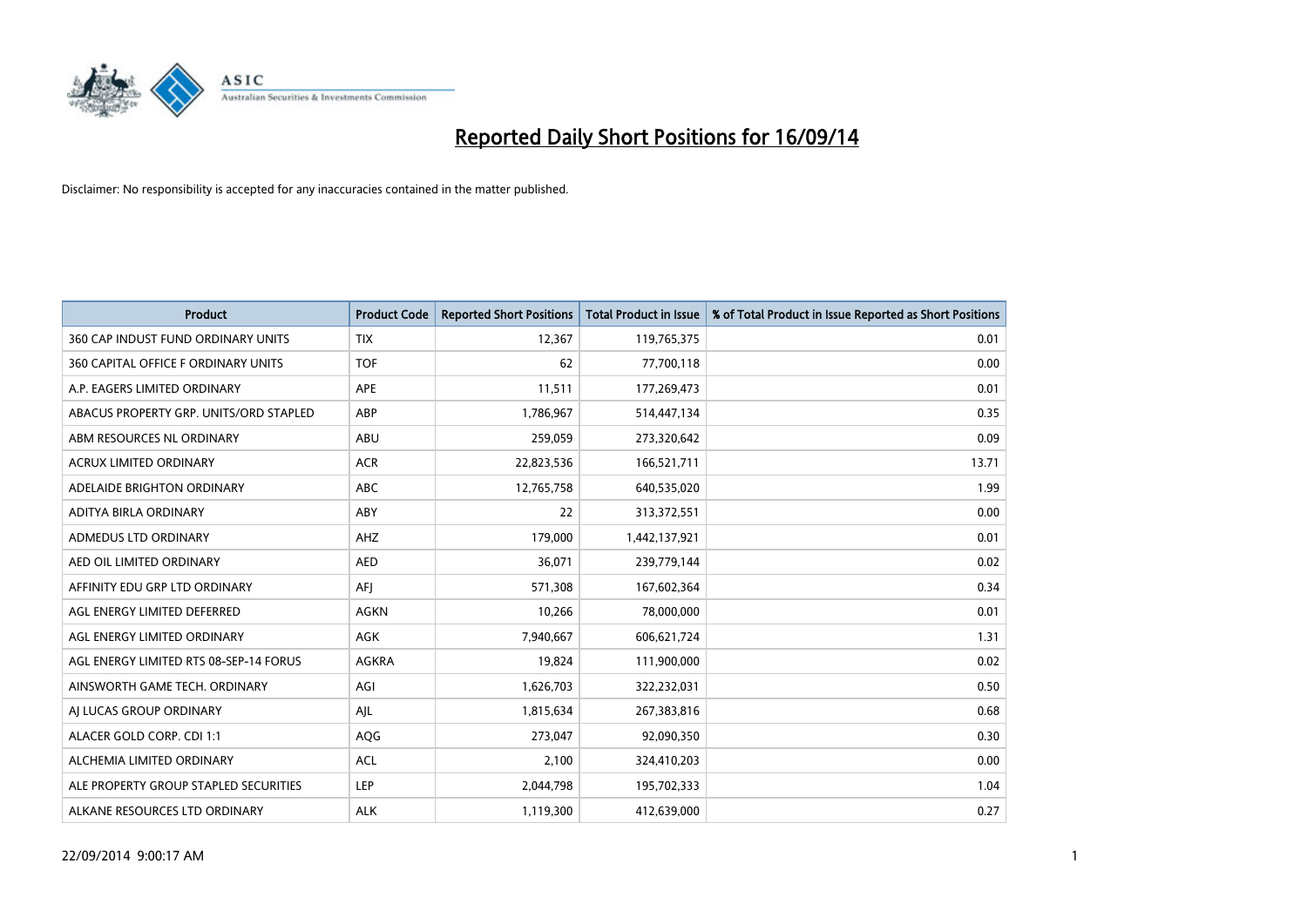

| <b>Product</b>                      | <b>Product Code</b> | <b>Reported Short Positions</b> | <b>Total Product in Issue</b> | % of Total Product in Issue Reported as Short Positions |
|-------------------------------------|---------------------|---------------------------------|-------------------------------|---------------------------------------------------------|
| <b>ALLIANCE AVIATION ORDINARY</b>   | AQZ                 | 2.897                           | 106,064,805                   | 0.00                                                    |
| ALS LTD ORDINARY                    | <b>ALQ</b>          | 20,680,171                      | 397,795,796                   | 5.20                                                    |
| ALTIUM LIMITED ORDINARY             | <b>ALU</b>          | 128,424                         | 113,272,762                   | 0.11                                                    |
| ALUMINA LIMITED ORDINARY            | <b>AWC</b>          | 70,032,022                      | 2,806,225,615                 | 2.50                                                    |
| AMALGAMATED HOLDINGS ORDINARY       | AHD                 | 132                             | 157,884,059                   | 0.00                                                    |
| AMCOM TELECOMM. ORDINARY            | AMM                 | 3,105,919                       | 264,835,089                   | 1.17                                                    |
| AMCOR LIMITED ORDINARY              | AMC                 | 6,202,917                       | 1,206,684,923                 | 0.51                                                    |
| AMP CAPITAL CHINA ORDINARY UNITS    | AGF                 | 12,481,000                      | 374,593,484                   | 3.33                                                    |
| AMP LIMITED ORDINARY                | AMP                 | 10,933,466                      | 2,957,737,964                 | 0.37                                                    |
| ANSELL LIMITED ORDINARY             | <b>ANN</b>          | 5,717,639                       | 152,940,881                   | 3.74                                                    |
| ANTARES ENERGY LTD ORDINARY         | AZZ                 | 1,564                           | 255,000,000                   | 0.00                                                    |
| ANZ BANKING GRP LTD CAP NOTE        | ANZPD               | 251                             | 11,200,000                    | 0.00                                                    |
| ANZ BANKING GRP LTD CAP NOTE 2      | ANZPE               | 500                             | 16,100,000                    | 0.00                                                    |
| ANZ BANKING GRP LTD ORDINARY        | ANZ                 | 8,310,591                       | 2,756,627,771                 | 0.30                                                    |
| ANZ BANKING GRP LTD PREF SHARE CPS3 | <b>ANZPC</b>        | 380                             | 13,400,000                    | 0.00                                                    |
| APA GROUP STAPLED SECURITIES        | APA                 | 9,291,775                       | 835,750,807                   | 1.11                                                    |
| APN NEWS & MEDIA ORDINARY           | <b>APN</b>          | 1,194,094                       | 1,029,041,356                 | 0.12                                                    |
| AQUARIUS PLATINUM. ORDINARY         | <b>AQP</b>          | 2,930,997                       | 1,464,872,899                 | 0.20                                                    |
| AQUILA RESOURCES ORDINARY           | <b>AQA</b>          | 14,745                          | 411,804,442                   | 0.00                                                    |
| ARB CORPORATION ORDINARY            | ARP                 | 1,131,243                       | 72,493,302                    | 1.56                                                    |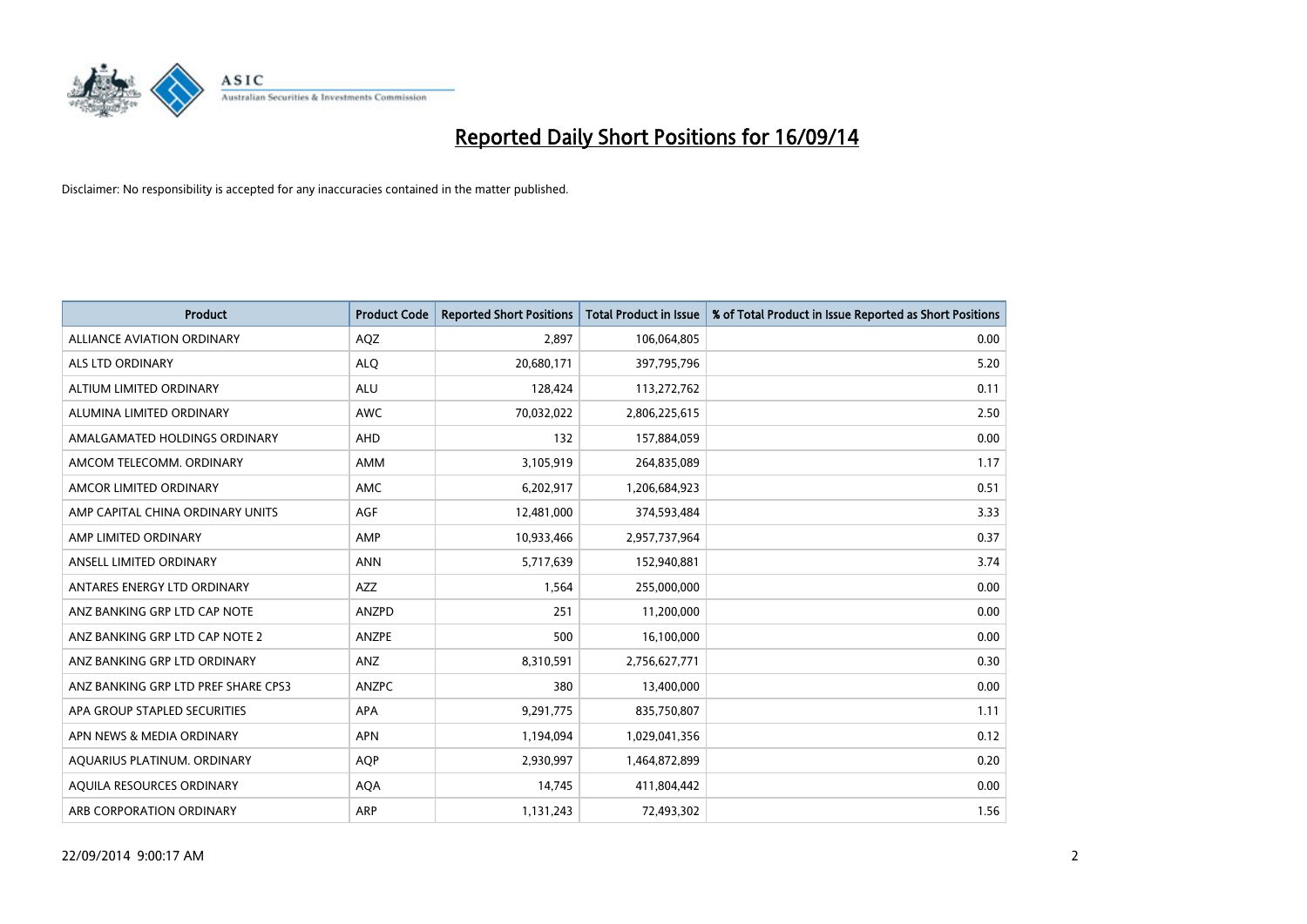

| <b>Product</b>                            | <b>Product Code</b> | <b>Reported Short Positions</b> | <b>Total Product in Issue</b> | % of Total Product in Issue Reported as Short Positions |
|-------------------------------------------|---------------------|---------------------------------|-------------------------------|---------------------------------------------------------|
| ARDENT LEISURE GROUP STAPLED SECURITIES   | AAD                 | 1,246,007                       | 430,367,491                   | 0.29                                                    |
| ARENA REIT. ORDINARY UNITS                | <b>ARF</b>          | 3,244                           | 211,495,653                   | 0.00                                                    |
| ARISTOCRAT LEISURE ORDINARY               | ALL                 | 856,221                         | 630,022,253                   | 0.14                                                    |
| ARRIUM LTD ORDINARY                       | ARI                 | 55,368,429                      | 1,366,183,142                 | 4.05                                                    |
| ASALEO CARE LIMITED ORDINARY              | AHY                 | 3,050,675                       | 603,469,434                   | 0.51                                                    |
| ASCIANO LIMITED ORDINARY                  | <b>AIO</b>          | 2,644,267                       | 975,385,664                   | 0.27                                                    |
| ASG GROUP LIMITED ORDINARY                | ASZ                 | 245,686                         | 206,720,839                   | 0.12                                                    |
| ASPEN GROUP ORD/UNITS STAPLED             | <b>APZ</b>          | 1,249,558                       | 119,948,774                   | 1.04                                                    |
| ASTRO JAP PROP GROUP STAPLED US PROHIBIT. | AJA                 | 109,082                         | 67,211,752                    | 0.16                                                    |
| ASX LIMITED ORDINARY                      | ASX                 | 5,599,106                       | 193,595,162                   | 2.89                                                    |
| ATLAS IRON LIMITED ORDINARY               | <b>AGO</b>          | 132,755,253                     | 915,701,543                   | 14.50                                                   |
| ATRUM COAL NL ORDINARY                    | ATU                 | 177,199                         | 162,324,242                   | 0.11                                                    |
| AUCKLAND INTERNATION ORDINARY             | AIA                 | 300                             | 1,190,484,097                 | 0.00                                                    |
| AURIZON HOLDINGS LTD ORDINARY             | AZJ                 | 3,097,357                       | 2,137,284,503                 | 0.14                                                    |
| AUSDRILL LIMITED ORDINARY                 | ASL                 | 21,145,252                      | 312,277,224                   | 6.77                                                    |
| AUSENCO LIMITED ORDINARY                  | AAX                 | 1,483,179                       | 168,449,799                   | 0.88                                                    |
| AUSNET SERVICES STAPLED SECURITIES        | AST                 | 25,707,926                      | 3,425,244,162                 | 0.75                                                    |
| AUSTAL LIMITED ORDINARY                   | ASB                 | 184,711                         | 346,379,377                   | 0.05                                                    |
| AUSTBROKERS HOLDINGS ORDINARY             | <b>AUB</b>          | 33,276                          | 59,955,596                    | 0.06                                                    |
| AUSTEX OIL LIMITED ORDINARY               | <b>AOK</b>          | 1,000                           | 558,571,402                   | 0.00                                                    |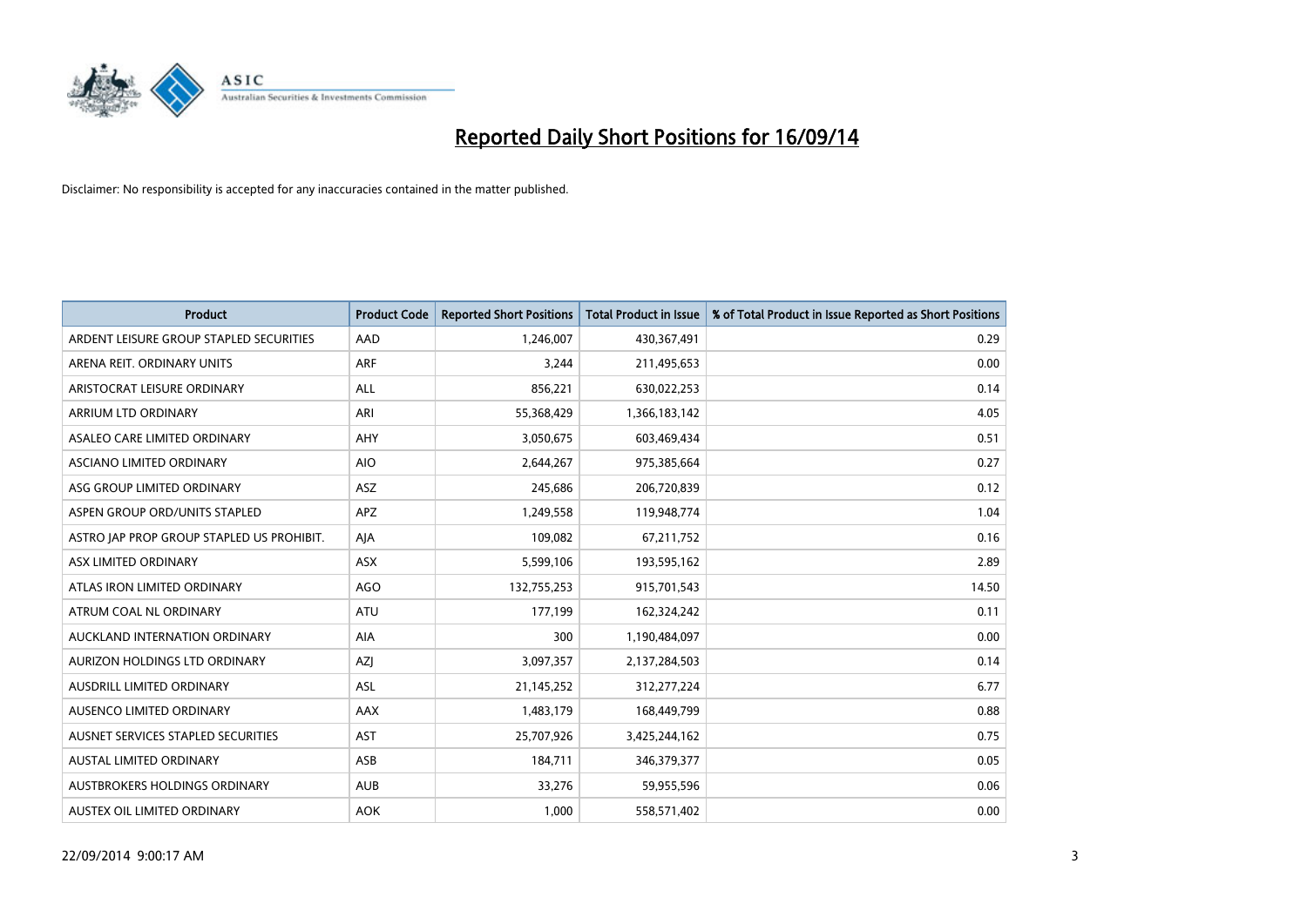

| <b>Product</b>                       | <b>Product Code</b> | <b>Reported Short Positions</b> | <b>Total Product in Issue</b> | % of Total Product in Issue Reported as Short Positions |
|--------------------------------------|---------------------|---------------------------------|-------------------------------|---------------------------------------------------------|
| AUSTIN ENGINEERING ORDINARY          | ANG                 | 1,510,844                       | 84,274,004                    | 1.79                                                    |
| AUSTRALAND PROPERTY STAPLED SECURITY | <b>ALZ</b>          | 190,903                         | 581,797,922                   | 0.03                                                    |
| AUSTRALIAN AGRICULT, ORDINARY        | AAC                 | 2,334,283                       | 532,474,721                   | 0.44                                                    |
| AUSTRALIAN FOUNDAT. ORDINARY         | AFI                 | 100                             | 1,054,646,236                 | 0.00                                                    |
| AUSTRALIAN PHARM, ORDINARY           | API                 | 10,583,138                      | 488,115,883                   | 2.17                                                    |
| AUTOMOTIVE HOLDINGS ORDINARY         | AHE                 | 1,041,229                       | 306,437,941                   | 0.34                                                    |
| AVEO GROUP STAPLED SECURITIES        | AOG                 | 8,148,050                       | 500,111,460                   | 1.63                                                    |
| AWE LIMITED ORDINARY                 | AWE                 | 1,268,469                       | 522,696,385                   | 0.24                                                    |
| <b>AZONTO PET LTD ORDINARY</b>       | APY                 | $\mathbf{1}$                    | 1,159,375,100                 | 0.00                                                    |
| AZUMAH RESOURCES ORDINARY            | <b>AZM</b>          | 1                               | 358,316,919                   | 0.00                                                    |
| BANDANNA ENERGY ORDINARY             | <b>BND</b>          | 24,135,792                      | 528,481,199                   | 4.57                                                    |
| BANK OF QUEENSLAND. CONV PREF SHARE  | <b>BOOPD</b>        | 380                             | 3,000,000                     | 0.01                                                    |
| BANK OF QUEENSLAND. ORDINARY         | <b>BOO</b>          | 1,951,248                       | 362,516,534                   | 0.54                                                    |
| <b>BANNERMAN RESOURCES ORDINARY</b>  | <b>BMN</b>          | 199,998                         | 329,745,150                   | 0.06                                                    |
| <b>BASE RES LIMITED ORDINARY</b>     | <b>BSE</b>          | 5,501,878                       | 561,840,029                   | 0.98                                                    |
| BATHURST RES LTD. ORDINARY           | <b>BRL</b>          | 2,734,031                       | 947,828,434                   | 0.29                                                    |
| BC IRON LIMITED ORDINARY             | <b>BCI</b>          | 6,254,295                       | 124,345,439                   | 5.03                                                    |
| BEACH ENERGY LIMITED ORDINARY        | <b>BPT</b>          | 22,615,602                      | 1,292,897,806                 | 1.75                                                    |
| BEADELL RESOURCE LTD ORDINARY        | <b>BDR</b>          | 34,884,783                      | 798,657,280                   | 4.37                                                    |
| BEGA CHEESE LTD ORDINARY             | <b>BGA</b>          | 898,499                         | 152,602,945                   | 0.59                                                    |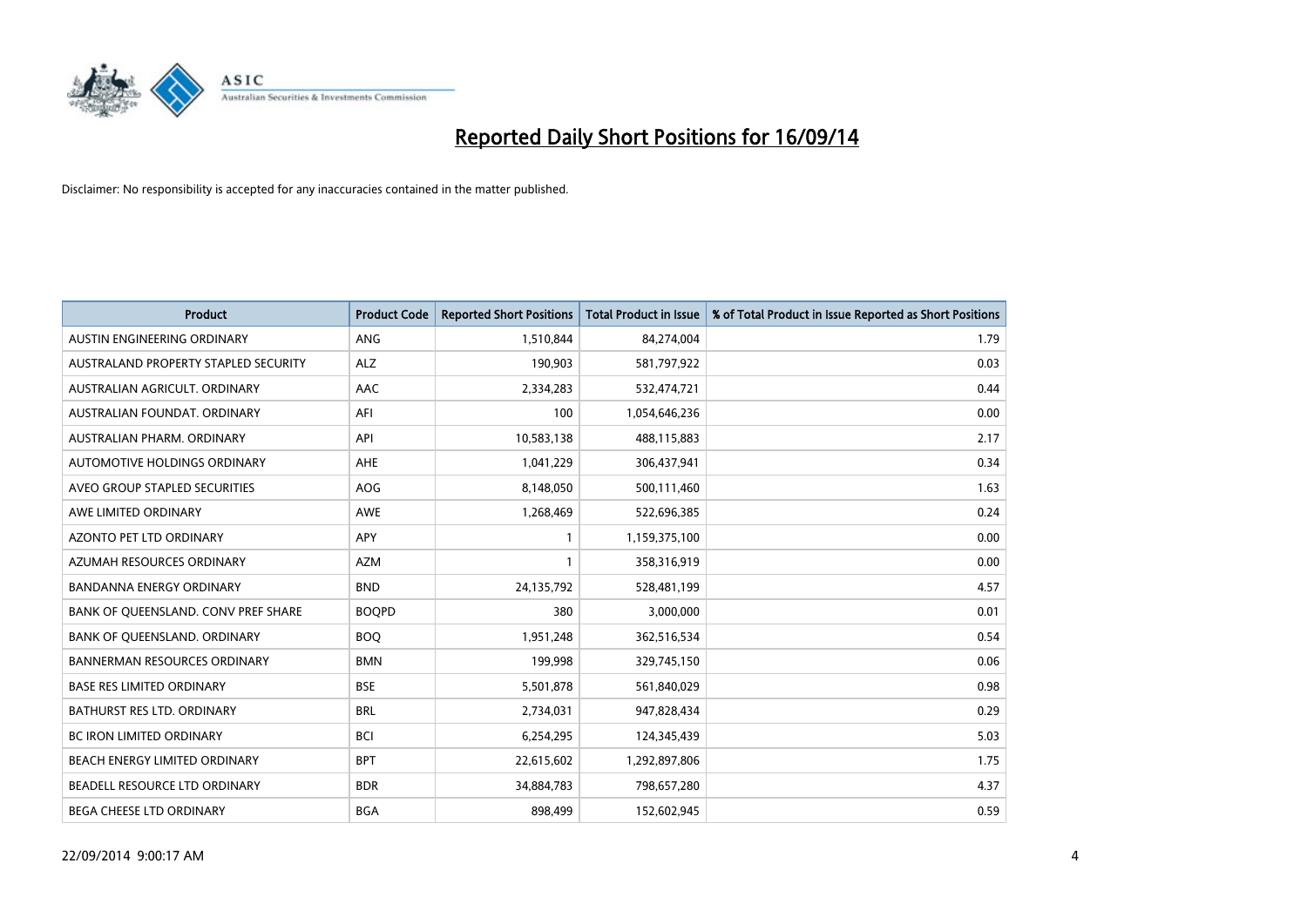

| <b>Product</b>                                | <b>Product Code</b> | <b>Reported Short Positions</b> | <b>Total Product in Issue</b> | % of Total Product in Issue Reported as Short Positions |
|-----------------------------------------------|---------------------|---------------------------------|-------------------------------|---------------------------------------------------------|
| BENDIGO AND ADELAIDE CONV PREF SHARE          | <b>BENPD</b>        | 500                             | 2,688,703                     | 0.02                                                    |
| BENDIGO AND ADELAIDE ORDINARY                 | <b>BEN</b>          | 12,757,430                      | 448,487,486                   | 2.84                                                    |
| BENITEC BIOPHARMA ORDINARY                    | <b>BLT</b>          | 1,255                           | 115,218,993                   | 0.00                                                    |
| BENTHAM IMF LTD ORDINARY                      | <b>IMF</b>          | 3,945,888                       | 165,370,269                   | 2.39                                                    |
| BERKELEY RESOURCES ORDINARY                   | <b>BKY</b>          | 293,933                         | 180,361,323                   | 0.16                                                    |
| BETASHARES ASX RES ETF UNITS                  | <b>ORE</b>          | 512,000                         | 2,923,641                     | 17.51                                                   |
| BETASHARESCASHETF ETF UNITS                   | AAA                 | 634                             | 12,443,410                    | 0.01                                                    |
| <b>BHP BILLITON LIMITED ORDINARY</b>          | <b>BHP</b>          | 12,849,093                      | 3,211,691,105                 | 0.40                                                    |
| <b>BIGAIR GROUP LIMITED ORDINARY</b>          | <b>BGL</b>          | 45,308                          | 172,872,340                   | 0.03                                                    |
| <b>BILLABONG ORDINARY</b>                     | <b>BBG</b>          | 10,602,212                      | 990,370,034                   | 1.07                                                    |
| <b>BLACKHAM RESOURCES ORDINARY</b>            | <b>BLK</b>          | 446,700                         | 118,612,952                   | 0.38                                                    |
| <b>BLACKTHORN RESOURCES ORD US PROHIBITED</b> | <b>BTR</b>          | 4,369                           | 164,285,950                   | 0.00                                                    |
| BLUESCOPE STEEL LTD ORDINARY                  | <b>BSL</b>          | 4,328,135                       | 559,227,871                   | 0.77                                                    |
| <b>BOART LONGYEAR ORDINARY</b>                | <b>BLY</b>          | 34,874,041                      | 461,163,412                   | 7.56                                                    |
| <b>BORAL LIMITED, ORDINARY</b>                | <b>BLD</b>          | 19,795,488                      | 782,736,249                   | 2.53                                                    |
| <b>BRADKEN LIMITED ORDINARY</b>               | <b>BKN</b>          | 13,545,356                      | 171,027,249                   | 7.92                                                    |
| <b>BRAMBLES LIMITED ORDINARY</b>              | <b>BXB</b>          | 2,907,626                       | 1,564,754,100                 | 0.19                                                    |
| BREVILLE GROUP LTD ORDINARY                   | <b>BRG</b>          | 3,607,476                       | 130,095,322                   | 2.77                                                    |
| <b>BRICKWORKS LIMITED ORDINARY</b>            | <b>BKW</b>          | 69,186                          | 148,038,996                   | 0.05                                                    |
| BT INVESTMENT MNGMNT ORDINARY                 | <b>BTT</b>          | 120                             | 284,384,906                   | 0.00                                                    |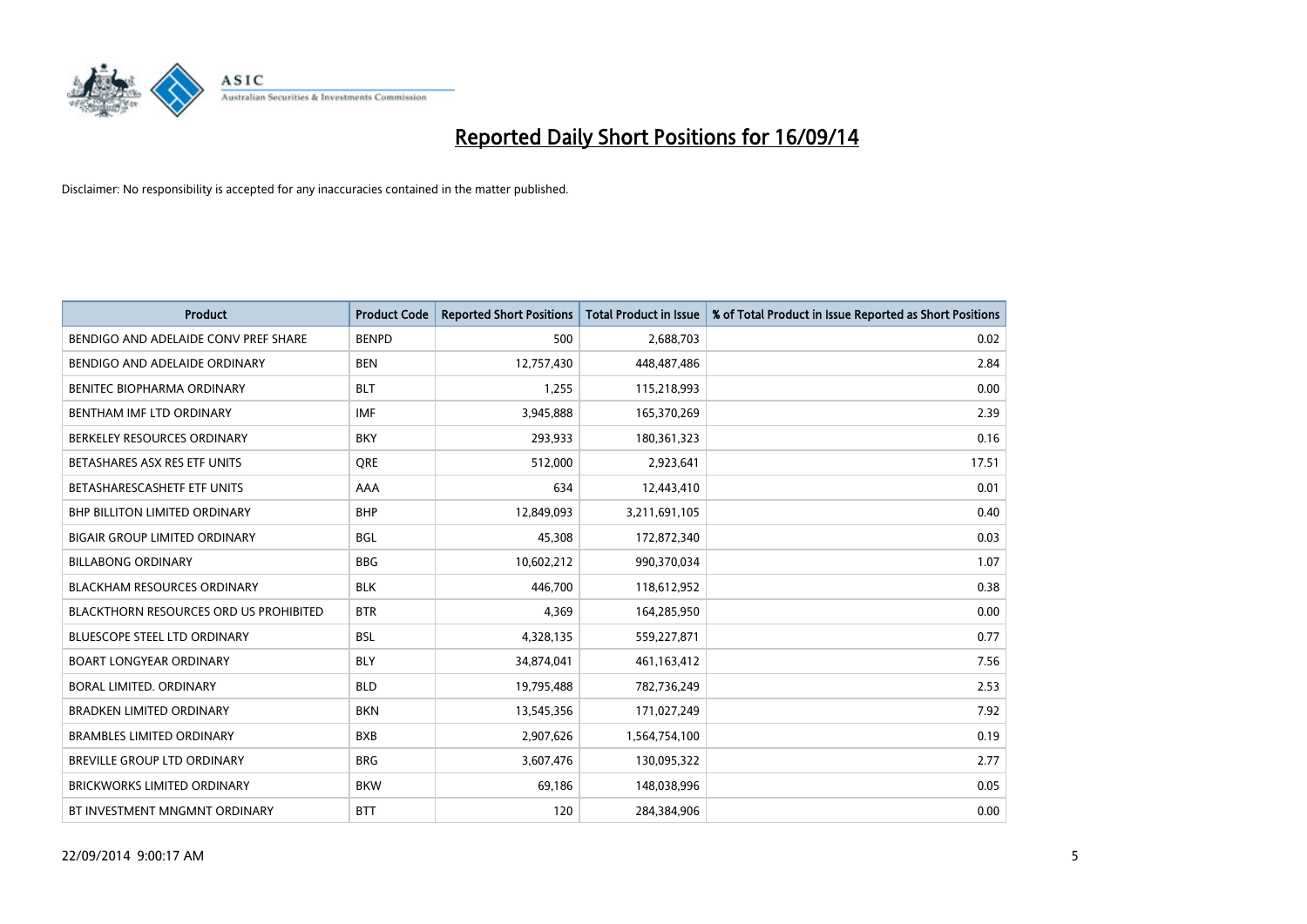

| <b>Product</b>                          | <b>Product Code</b> | <b>Reported Short Positions</b> | <b>Total Product in Issue</b> | % of Total Product in Issue Reported as Short Positions |
|-----------------------------------------|---------------------|---------------------------------|-------------------------------|---------------------------------------------------------|
| <b>BURSON GROUP LTD ORDINARY</b>        | <b>BAP</b>          | 11,820                          | 163,585,666                   | 0.01                                                    |
| <b>BURU ENERGY ORDINARY</b>             | <b>BRU</b>          | 18,457,157                      | 298,505,530                   | 6.18                                                    |
| <b>BWP TRUST ORDINARY UNITS</b>         | <b>BWP</b>          | 5,769,257                       | 639,724,826                   | 0.90                                                    |
| CABCHARGE AUSTRALIA ORDINARY            | CAB                 | 10,081,093                      | 120,430,683                   | 8.37                                                    |
| <b>CADENCE CAPITAL ORDINARY</b>         | <b>CDM</b>          | 20,396                          | 185,624,361                   | 0.01                                                    |
| CALTEX AUSTRALIA ORDINARY               | <b>CTX</b>          | 1,298,188                       | 270,000,000                   | 0.48                                                    |
| CAPE LAMBERT RES LTD ORDINARY           | <b>CFE</b>          | 632,006                         | 626,896,143                   | 0.10                                                    |
| CAPITOL HEALTH ORDINARY                 | CAJ                 | 32,662                          | 431,180,115                   | 0.01                                                    |
| CARDNO LIMITED ORDINARY                 | CDD                 | 7,674,242                       | 163,266,973                   | 4.70                                                    |
| CARNARVON PETROLEUM ORDINARY            | <b>CVN</b>          | 50,734                          | 987,198,353                   | 0.01                                                    |
| CARSALES.COM LTD ORDINARY               | <b>CRZ</b>          | 11,312,591                      | 238,374,986                   | 4.75                                                    |
| <b>CASH CONVERTERS ORDINARY</b>         | CCV                 | 7,909,935                       | 428,886,124                   | 1.84                                                    |
| CEDAR WOODS PROP. ORDINARY              | <b>CWP</b>          | 76,559                          | 78,336,371                    | 0.10                                                    |
| CENTRAL PETROLEUM ORDINARY              | <b>CTP</b>          | 1,456,858                       | 348,718,957                   | 0.42                                                    |
| CFS RETAIL TRUST GRP STAPLED SECURITIES | <b>CFX</b>          | 32,311,533                      | 3,050,355,727                 | 1.06                                                    |
| CHALLENGER LIMITED ORDINARY             | <b>CGF</b>          | 1,427,253                       | 564,063,117                   | 0.25                                                    |
| CHANDLER MACLEOD LTD ORDINARY           | <b>CMG</b>          | 6,301                           | 547,985,086                   | 0.00                                                    |
| CHARTER HALL GROUP STAPLED US PROHIBIT. | <b>CHC</b>          | 307,083                         | 355,015,480                   | 0.09                                                    |
| <b>CHARTER HALL RETAIL UNITS</b>        | <b>COR</b>          | 9,794,708                       | 372,893,153                   | 2.63                                                    |
| <b>CHORUS LIMITED ORDINARY</b>          | <b>CNU</b>          | 29,185                          | 396,369,767                   | 0.01                                                    |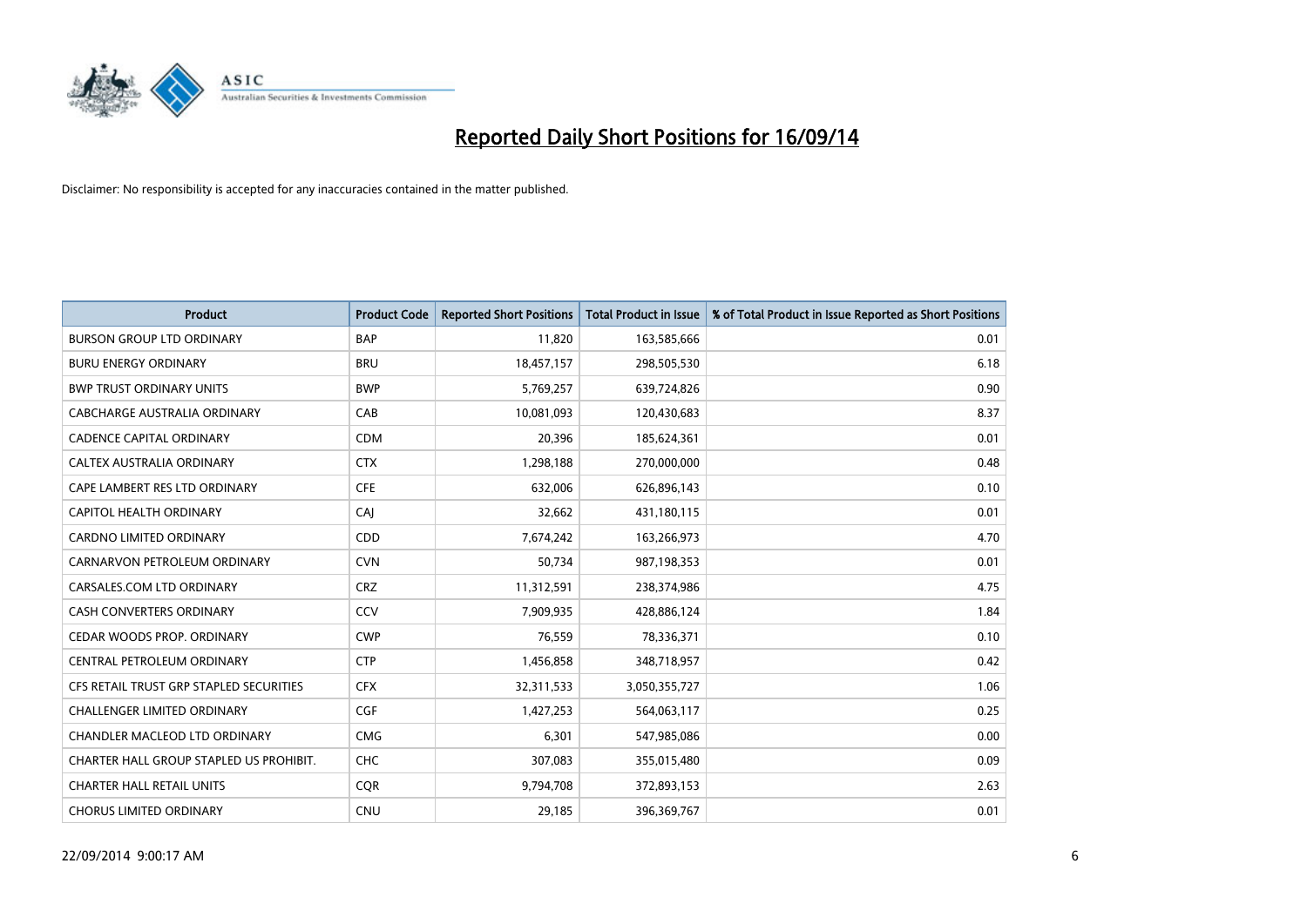

| <b>Product</b>                          | <b>Product Code</b> | <b>Reported Short Positions</b> | <b>Total Product in Issue</b> | % of Total Product in Issue Reported as Short Positions |
|-----------------------------------------|---------------------|---------------------------------|-------------------------------|---------------------------------------------------------|
| COAL OF AFRICA LTD ORDINARY             | <b>CZA</b>          | 426                             | 1,048,368,613                 | 0.00                                                    |
| COALSPUR MINES LTD ORDINARY             | <b>CPL</b>          | 2,480,771                       | 641,544,455                   | 0.39                                                    |
| COCA-COLA AMATIL ORDINARY               | <b>CCL</b>          | 18,220,915                      | 763,590,249                   | 2.39                                                    |
| COCHLEAR LIMITED ORDINARY               | <b>COH</b>          | 6,932,606                       | 57,062,020                    | 12.15                                                   |
| <b>COCKATOO COAL ORDINARY</b>           | <b>COK</b>          | 167,987                         | 4,560,196,928                 | 0.00                                                    |
| <b>CODAN LIMITED ORDINARY</b>           | <b>CDA</b>          | 419,212                         | 176,969,924                   | 0.24                                                    |
| COFFEY INTERNATIONAL ORDINARY           | <b>COF</b>          | 7,994                           | 255,833,165                   | 0.00                                                    |
| <b>COKAL LTD ORDINARY</b>               | <b>CKA</b>          | 6,820                           | 471,103,926                   | 0.00                                                    |
| <b>COLLECTION HOUSE ORDINARY</b>        | <b>CLH</b>          | 2,167,600                       | 129,717,785                   | 1.67                                                    |
| <b>COLLINS FOODS LTD ORDINARY</b>       | <b>CKF</b>          | 100,076                         | 93,000,003                    | 0.11                                                    |
| COMMONWEALTH BANK, ORDINARY             | <b>CBA</b>          | 12,720,861                      | 1,621,319,194                 | 0.78                                                    |
| COMMONWEALTH BANK, PERP.EXC. (PERLS VI) | <b>CBAPC</b>        | 849                             | 20,000,000                    | 0.00                                                    |
| <b>COMPASS RESOURCES ORDINARY</b>       | <b>CMR</b>          | 7,472                           | 1,403,744,100                 | 0.00                                                    |
| <b>COMPUTERSHARE LTD ORDINARY</b>       | <b>CPU</b>          | 6,118,362                       | 556,203,079                   | 1.10                                                    |
| <b>COOPER ENERGY LTD ORDINARY</b>       | <b>COE</b>          | 322,413                         | 329,235,509                   | 0.10                                                    |
| CORP TRAVEL LIMITED ORDINARY            | <b>CTD</b>          | 205,633                         | 90,517,621                    | 0.23                                                    |
| COVER-MORE GRP LTD ORDINARY             | <b>CVO</b>          | 12,164,794                      | 317,750,000                   | 3.83                                                    |
| <b>CREDIT CORP GROUP ORDINARY</b>       | <b>CCP</b>          | 338,116                         | 46,131,882                    | 0.73                                                    |
| <b>CROMWELL PROP STAPLED SECURITIES</b> | <b>CMW</b>          | 6,139,169                       | 1,730,065,823                 | 0.35                                                    |
| <b>CROWE HORWATH AUS ORDINARY</b>       | <b>CRH</b>          | 263,964                         | 273,005,429                   | 0.10                                                    |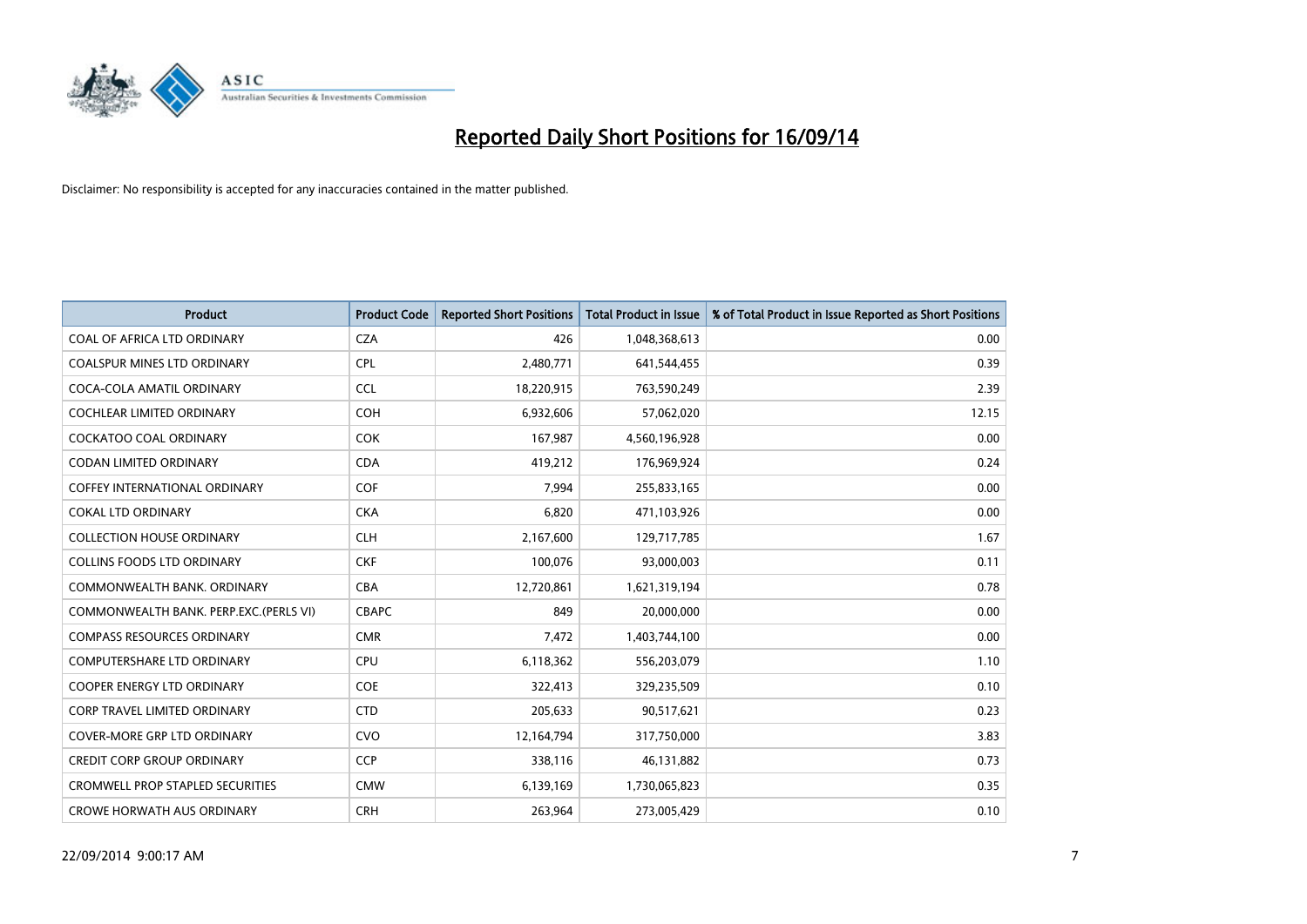

| <b>Product</b>                     | <b>Product Code</b> | <b>Reported Short Positions</b> | <b>Total Product in Issue</b> | % of Total Product in Issue Reported as Short Positions |
|------------------------------------|---------------------|---------------------------------|-------------------------------|---------------------------------------------------------|
| <b>CROWN RESORTS LTD ORDINARY</b>  | <b>CWN</b>          | 7,170,040                       | 728,394,185                   | 0.98                                                    |
| <b>CSG LIMITED ORDINARY</b>        | CSV                 | 137,586                         | 279,290,492                   | 0.05                                                    |
| <b>CSL LIMITED ORDINARY</b>        | <b>CSL</b>          | 1,082,362                       | 474,622,141                   | 0.23                                                    |
| <b>CSR LIMITED ORDINARY</b>        | <b>CSR</b>          | 16,994,716                      | 506,000,315                   | 3.36                                                    |
| <b>CUDECO LIMITED ORDINARY</b>     | CDU                 | 7,904,931                       | 235,425,143                   | 3.36                                                    |
| DART ENERGY LTD ORDINARY           | <b>DTE</b>          | 16,566,693                      | 1,108,752,733                 | 1.49                                                    |
| DATA#3 LIMITED ORDINARY            | <b>DTL</b>          | 152,474                         | 153,974,950                   | 0.10                                                    |
| DECMIL GROUP LIMITED ORDINARY      | <b>DCG</b>          | 2,224,002                       | 168,657,794                   | 1.32                                                    |
| DEEP YELLOW LIMITED ORDINARY       | <b>DYL</b>          | 1,002                           | 1,888,400,127                 | 0.00                                                    |
| DEVINE LIMITED ORDINARY            | <b>DVN</b>          | 4,932                           | 158,730,556                   | 0.00                                                    |
| DEXUS PROPERTY GROUP STAPLED UNITS | <b>DXS</b>          | 9,911,826                       | 5,433,110,810                 | 0.18                                                    |
| DICK SMITH HLDGS ORDINARY          | <b>DSH</b>          | 19,030,923                      | 236,511,364                   | 8.05                                                    |
| DISCOVERY METALS LTD ORDINARY      | <b>DML</b>          | 1,277,631                       | 644,039,581                   | 0.20                                                    |
| DOMINO PIZZA ENTERPR ORDINARY      | <b>DMP</b>          | 773,380                         | 86,160,773                    | 0.90                                                    |
| DONACO INTERNATIONAL ORDINARY      | <b>DNA</b>          | 2,970,486                       | 460,951,560                   | 0.64                                                    |
| DORAY MINERALS LTD ORDINARY        | <b>DRM</b>          | 155,430                         | 165,834,256                   | 0.09                                                    |
| DOWNER EDI LIMITED ORDINARY        | <b>DOW</b>          | 19,583,232                      | 435,399,975                   | 4.50                                                    |
| DRILLSEARCH ENERGY ORDINARY        | <b>DLS</b>          | 14,795,819                      | 456,940,923                   | 3.24                                                    |
| DUET GROUP STAPLED US PROHIBIT.    | <b>DUE</b>          | 7,923,256                       | 1,327,719,444                 | 0.60                                                    |
| DUKETON MINING ORDINARY            | <b>DKM</b>          | 3,894                           | 82,524,812                    | 0.00                                                    |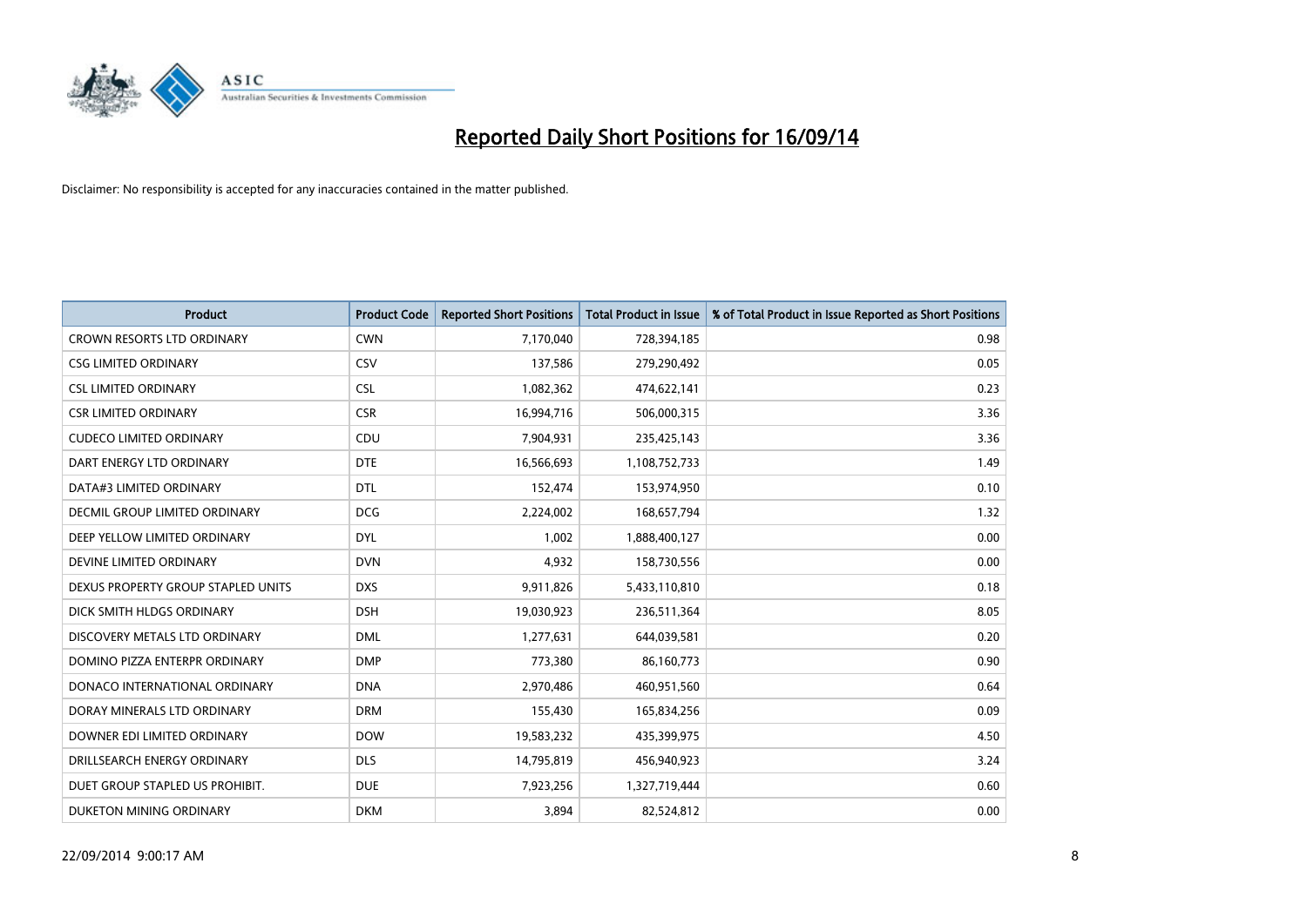

| <b>Product</b>                         | <b>Product Code</b> | <b>Reported Short Positions</b> | <b>Total Product in Issue</b> | % of Total Product in Issue Reported as Short Positions |
|----------------------------------------|---------------------|---------------------------------|-------------------------------|---------------------------------------------------------|
| DULUXGROUP LIMITED ORDINARY            | <b>DLX</b>          | 445,901                         | 383,503,942                   | 0.12                                                    |
| DWS LTD ORDINARY                       | <b>DWS</b>          | 121,259                         | 132,362,763                   | 0.09                                                    |
| ECHO ENTERTAINMENT ORDINARY            | <b>EGP</b>          | 8,020,316                       | 825,672,730                   | 0.97                                                    |
| <b>ELDERS LIMITED ORDINARY</b>         | <b>ELD</b>          | 16,201,729                      | 455,013,329                   | 3.56                                                    |
| ELEMENTAL MINERALS ORDINARY            | <b>ELM</b>          | 94,536                          | 315,663,391                   | 0.03                                                    |
| <b>EMECO HOLDINGS ORDINARY</b>         | <b>EHL</b>          | 7,232,421                       | 599,675,707                   | 1.21                                                    |
| <b>ENDEAVOUR MIN CORP CDI 1:1</b>      | <b>EVR</b>          | 31,265                          | 50,304,346                    | 0.06                                                    |
| ENERGY RESOURCES ORDINARY 'A'          | <b>ERA</b>          | 11,259,522                      | 517,725,062                   | 2.17                                                    |
| <b>ENERGY WORLD CORPOR, ORDINARY</b>   | <b>EWC</b>          | 85,130,969                      | 1,734,166,672                 | 4.91                                                    |
| <b>ENVESTRA LIMITED ORDINARY</b>       | <b>ENV</b>          | 76,856                          | 1,796,808,474                 | 0.00                                                    |
| EQUATORIAL RES LTD ORDINARY            | EQX                 | 44,548                          | 122,185,353                   | 0.04                                                    |
| EQUITY TRUSTEES ORDINARY               | EQT                 | 19                              | 19,152,092                    | 0.00                                                    |
| ERM POWER LIMITED ORDINARY             | <b>EPW</b>          | 355,121                         | 240,530,856                   | 0.15                                                    |
| EVOLUTION MINING LTD ORDINARY          | <b>EVN</b>          | 31,937,297                      | 713,218,647                   | 4.48                                                    |
| FAIRFAX MEDIA LTD ORDINARY             | <b>FXJ</b>          | 56,539,824                      | 2,351,955,725                 | 2.40                                                    |
| FANTASTIC HOLDINGS ORDINARY            | <b>FAN</b>          | 42,179                          | 103,068,398                   | 0.04                                                    |
| FAR LTD ORDINARY                       | FAR                 | 2,377,123                       | 2,699,846,742                 | 0.09                                                    |
| FEDERATION CNTRES ORD/UNIT STAPLED SEC | FDC                 | 1,088,589                       | 1,427,641,565                 | 0.08                                                    |
| FISHER & PAYKEL H. ORDINARY            | <b>FPH</b>          | 19,364                          | 555,938,882                   | 0.00                                                    |
| FLEETWOOD CORP ORDINARY                | <b>FWD</b>          | 1,928,017                       | 60,581,211                    | 3.18                                                    |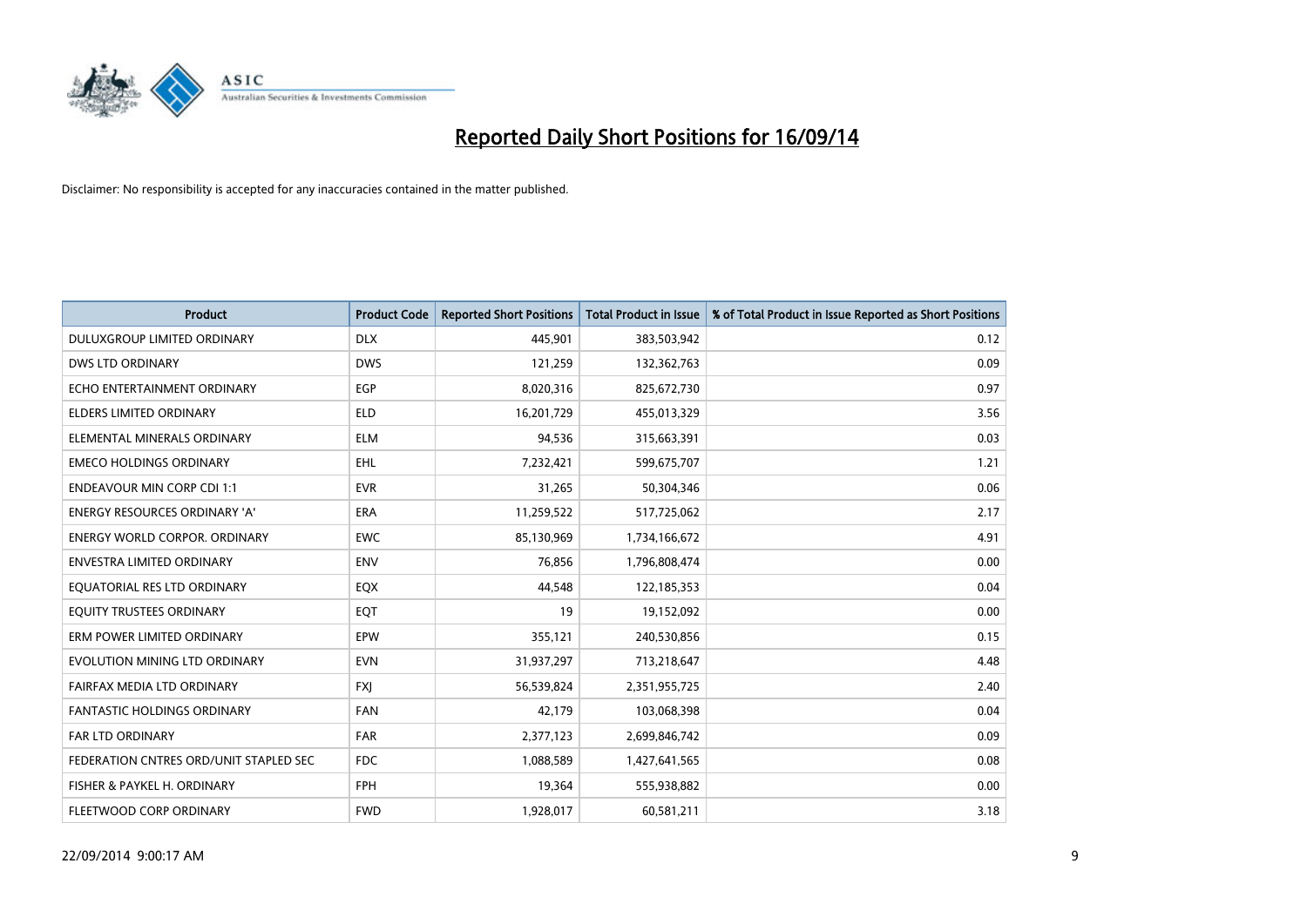

| <b>Product</b>                             | <b>Product Code</b> | <b>Reported Short Positions</b> | <b>Total Product in Issue</b> | % of Total Product in Issue Reported as Short Positions |
|--------------------------------------------|---------------------|---------------------------------|-------------------------------|---------------------------------------------------------|
| FLETCHER BUILDING ORDINARY                 | <b>FBU</b>          | 904,564                         | 687,854,788                   | 0.13                                                    |
| FLEXIGROUP LIMITED ORDINARY                | FXL                 | 3,098,848                       | 304,096,060                   | 1.02                                                    |
| FLIGHT CENTRE TRAVEL ORDINARY              | <b>FLT</b>          | 5,643,233                       | 100,586,119                   | 5.61                                                    |
| FLINDERS MINES LTD ORDINARY                | <b>FMS</b>          | 12,551,518                      | 2,400,995,602                 | 0.52                                                    |
| <b>FOCUS MINERALS LTD ORDINARY</b>         | <b>FML</b>          | 494,703                         | 9,137,375,877                 | 0.01                                                    |
| <b>FOLKESTONE EDU TRUST UNITS</b>          | <b>FET</b>          | 137,880                         | 205,069,661                   | 0.07                                                    |
| FONTERRA SHARE FUND ORDINARY UNITS         | <b>FSF</b>          | 300,092                         | 115,510,746                   | 0.26                                                    |
| FORTESCUE METALS GRP ORDINARY              | <b>FMG</b>          | 234,967,004                     | 3,113,798,151                 | 7.55                                                    |
| <b>FREELANCER LTD ORDINARY</b>             | <b>FLN</b>          | 5,737                           | 436,500,000                   | 0.00                                                    |
| <b>G.U.D. HOLDINGS ORDINARY</b>            | <b>GUD</b>          | 2,367,024                       | 70,939,492                    | 3.34                                                    |
| <b>G8 EDUCATION LIMITED ORDINARY</b>       | GEM                 | 11,990,756                      | 332,073,918                   | 3.61                                                    |
| <b>GALAXY RESOURCES ORDINARY</b>           | <b>GXY</b>          | 750,568                         | 1,064,493,083                 | 0.07                                                    |
| <b>GBST HOLDINGS ORDINARY</b>              | GBT                 | 19,881                          | 66,561,725                    | 0.03                                                    |
| <b>GDI PROPERTY GRP STAPLED SECURITIES</b> | GDI                 | 51,505                          | 567,575,025                   | 0.01                                                    |
| <b>GENWORTH MORTGAGE ORDINARY</b>          | <b>GMA</b>          | 683,879                         | 650,000,000                   | 0.11                                                    |
| <b>GEODYNAMICS LIMITED ORDINARY</b>        | GDY                 | 819                             | 435,880,130                   | 0.00                                                    |
| GI DYNAMICS, INC CDI US PROHIBITED         | GID                 | 1,529,000                       | 466,631,120                   | 0.33                                                    |
| <b>GINDALBIE METALS LTD ORDINARY</b>       | <b>GBG</b>          | 34,832,500                      | 1,495,306,811                 | 2.33                                                    |
| <b>GOLD ROAD RES LTD ORDINARY</b>          | GOR                 | 4,497,804                       | 515,419,042                   | 0.87                                                    |
| <b>GOODMAN FIELDER. ORDINARY</b>           | GFF                 | 8,649,357                       | 1,955,559,207                 | 0.44                                                    |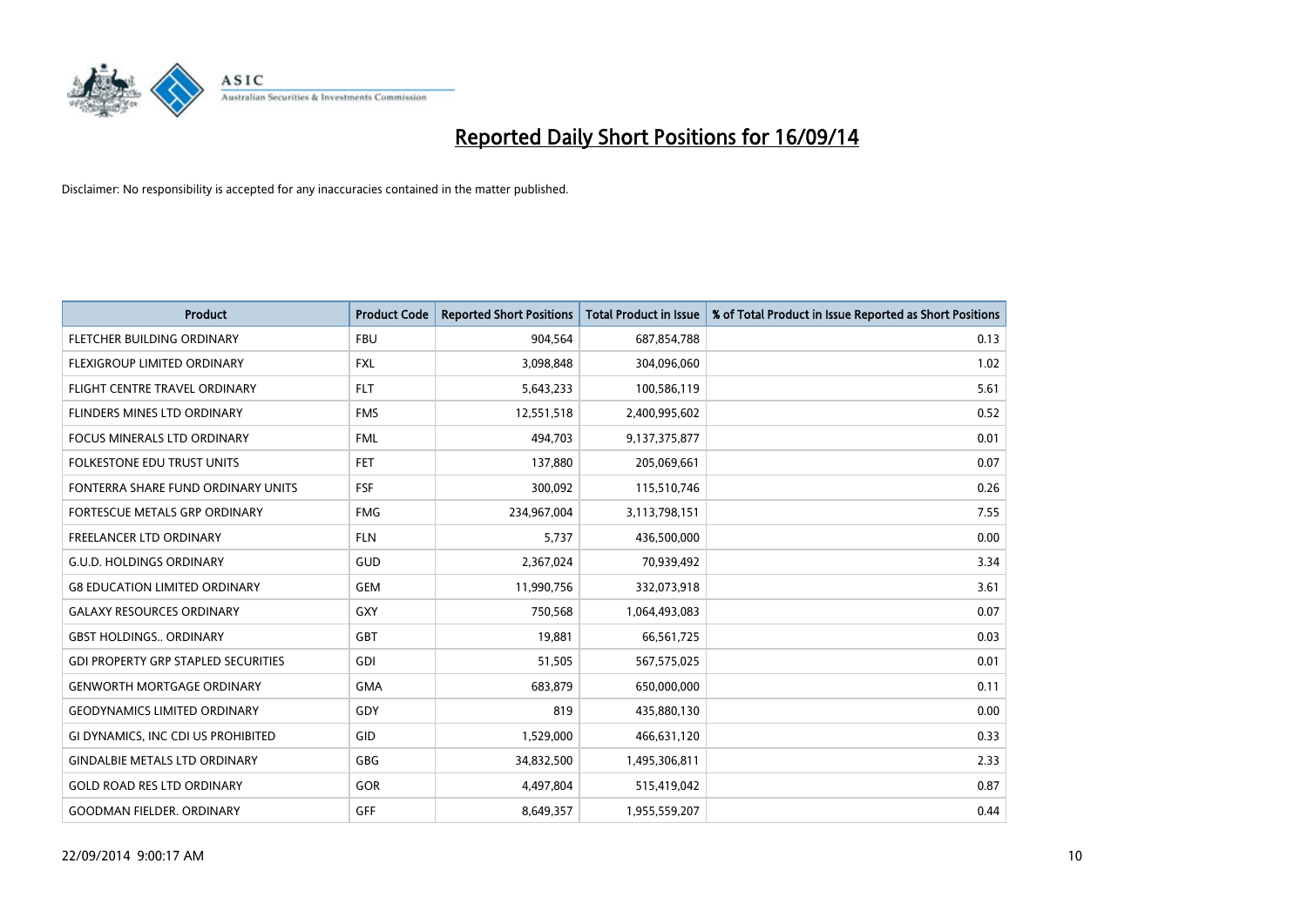

| <b>Product</b>                                   | <b>Product Code</b> | <b>Reported Short Positions</b> | <b>Total Product in Issue</b> | % of Total Product in Issue Reported as Short Positions |
|--------------------------------------------------|---------------------|---------------------------------|-------------------------------|---------------------------------------------------------|
| <b>GOODMAN GROUP STAPLED</b>                     | <b>GMG</b>          | 2,473,799                       | 1,745,417,725                 | 0.14                                                    |
| <b>GOODMAN PLUS TRUST STEP-UP UNITS</b>          | <b>GMPPA</b>        | 380                             | 3,269,665                     | 0.01                                                    |
| <b>GPT GROUP STAPLED SEC.</b>                    | <b>GPT</b>          | 2,795,243                       | 1,685,460,955                 | 0.17                                                    |
| <b>GRAINCORP LIMITED A CLASS ORDINARY</b>        | <b>GNC</b>          | 9,585,539                       | 228,855,628                   | 4.19                                                    |
| <b>GRANGE RESOURCES, ORDINARY</b>                | GRR                 | 5,694,053                       | 1,157,097,869                 | 0.49                                                    |
| <b>GREENCROSS LIMITED ORDINARY</b>               | <b>GXL</b>          | 1,233,017                       | 110,654,390                   | 1.11                                                    |
| <b>GREENLAND MIN EN LTD ORDINARY</b>             | GGG                 | 934,837                         | 668,464,377                   | 0.14                                                    |
| <b>GREENLAND MIN EN LTD RIGHTS 26-JUN-14</b>     | GGGR                | 3,842                           | 88,685,050                    | 0.00                                                    |
| <b>GROWTHPOINT PROPERTY ORD/UNIT STAPLED SEC</b> | GOZ                 | 1,824,403                       | 554,315,998                   | 0.33                                                    |
| <b>GRYPHON MINERALS LTD ORDINARY</b>             | GRY                 | 4,398,086                       | 401,115,935                   | 1.10                                                    |
| <b>GUILDFORD COAL LTD ORDINARY</b>               | <b>GUF</b>          | 552,501                         | 845,190,354                   | 0.07                                                    |
| <b>GWA GROUP LTD ORDINARY</b>                    | <b>GWA</b>          | 12,899,110                      | 306,533,770                   | 4.21                                                    |
| HARVEY NORMAN ORDINARY                           | <b>HVN</b>          | 29,995,169                      | 1,062,316,784                 | 2.82                                                    |
| HEALTHSCOPE LIMITED. ORDINARY                    | <b>HSO</b>          | 630,425                         | 1,732,094,838                 | 0.04                                                    |
| <b>HENDERSON GROUP CDI 1:1</b>                   | <b>HGG</b>          | 3,657,961                       | 664,599,011                   | 0.55                                                    |
| HFA HOLDINGS LIMITED ORDINARY                    | <b>HFA</b>          | 3,809                           | 162,147,897                   | 0.00                                                    |
| HIGHFIELD RES LTD ORDINARY                       | <b>HFR</b>          | 82,600                          | 155,825,003                   | 0.05                                                    |
| <b>HIGHLANDS PACIFIC ORDINARY</b>                | <b>HIG</b>          | 3,153                           | 918,694,336                   | 0.00                                                    |
| HILLGROVE RES LTD DEFERRED SETTLEMENT            | <b>HGODA</b>        | 52,785                          | 147,709,972                   | 0.04                                                    |
| <b>HILLS LTD ORDINARY</b>                        | <b>HIL</b>          | 253,615                         | 233,425,607                   | 0.11                                                    |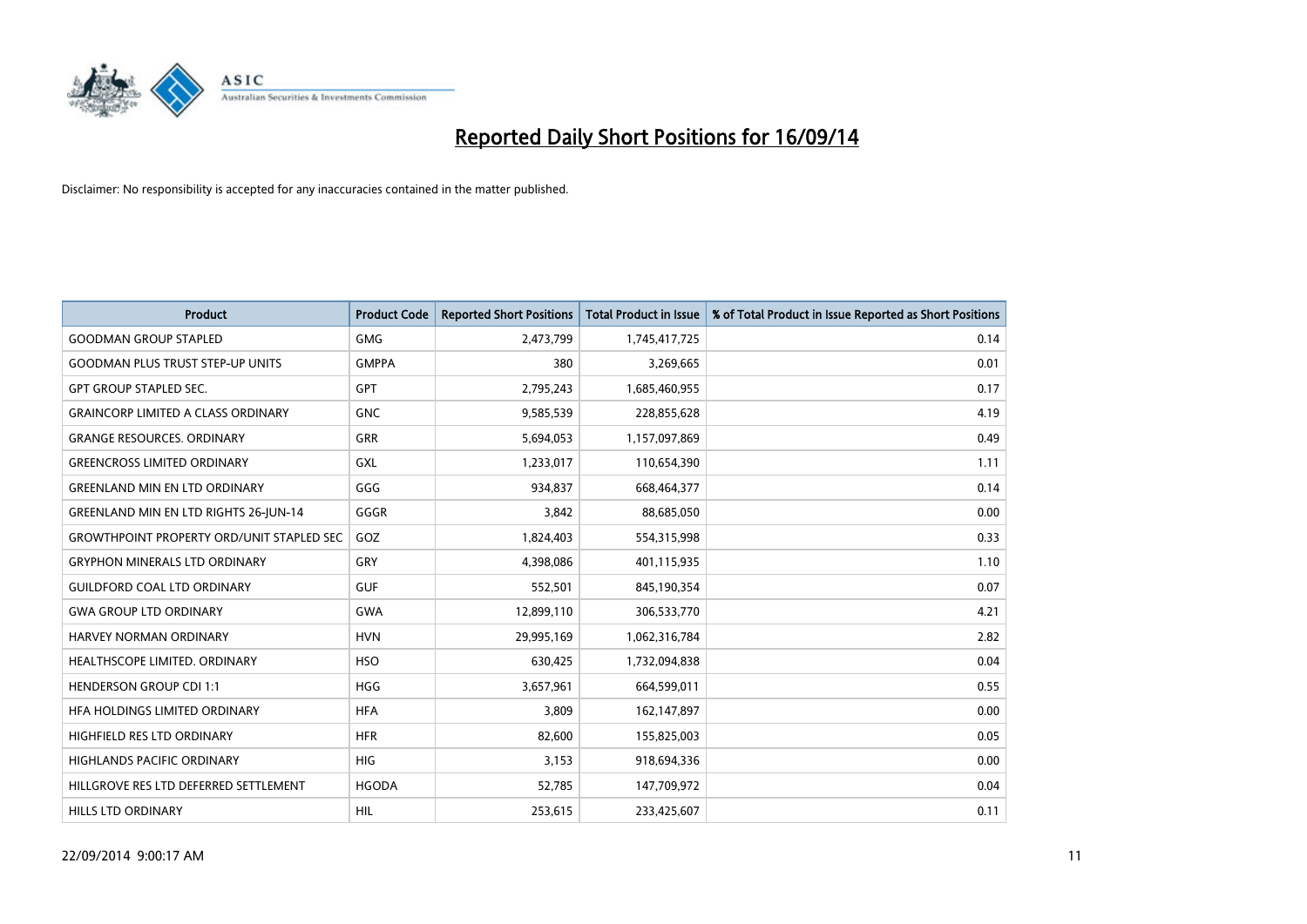

| <b>Product</b>                                | <b>Product Code</b> | <b>Reported Short Positions</b> | <b>Total Product in Issue</b> | % of Total Product in Issue Reported as Short Positions |
|-----------------------------------------------|---------------------|---------------------------------|-------------------------------|---------------------------------------------------------|
| HORIZON OIL LIMITED ORDINARY                  | <b>HZN</b>          | 29,690,962                      | 1,301,981,265                 | 2.28                                                    |
| HOTEL PROPERTY STAPLED                        | HPI                 | 14,647                          | 132,870,000                   | 0.01                                                    |
| <b>IBUY GROUP LTD ORDINARY</b>                | <b>IBY</b>          | 2,335,753                       | 426,069,834                   | 0.55                                                    |
| ICAR ASIA LTD ORDINARY                        | ICQ                 | 52,838                          | 193,188,846                   | 0.03                                                    |
| <b>ICON ENERGY LIMITED ORDINARY</b>           | <b>ICN</b>          | 806,640                         | 615,774,351                   | 0.13                                                    |
| <b>IINET LIMITED ORDINARY</b>                 | <b>IIN</b>          | 7,604,857                       | 161,238,847                   | 4.72                                                    |
| <b>ILUKA RESOURCES ORDINARY</b>               | ILU                 | 37,574,310                      | 418,700,517                   | 8.97                                                    |
| <b>IMDEX LIMITED ORDINARY</b>                 | <b>IMD</b>          | 2,328,663                       | 216,203,136                   | 1.08                                                    |
| <b>IMX RESOURCES LTD ORDINARY</b>             | <b>IXR</b>          | $\mathbf{1}$                    | 451,497,138                   | 0.00                                                    |
| <b>INCITEC PIVOT ORDINARY</b>                 | IPL                 | 34,578,235                      | 1,654,998,197                 | 2.09                                                    |
| INDEPENDENCE GROUP ORDINARY                   | <b>IGO</b>          | 83,978                          | 234,256,573                   | 0.04                                                    |
| <b>INDOPHIL RESOURCES ORDINARY</b>            | <b>IRN</b>          | 760,669                         | 1,203,146,194                 | 0.06                                                    |
| <b>INDUSTRIA REIT STAPLED</b>                 | <b>IDR</b>          | 35,192                          | 125,000,001                   | 0.03                                                    |
| <b>INFIGEN ENERGY STAPLED SECURITIES</b>      | <b>IFN</b>          | 2,680,420                       | 767,887,581                   | 0.35                                                    |
| <b>INGENIA GROUP STAPLED SECURITIES</b>       | <b>INA</b>          | 1,858,962                       | 678,058,232                   | 0.27                                                    |
| INSURANCE AUSTRALIA CONV PREF SHS             | <b>IAGPC</b>        | 456                             | 3,773,728                     | 0.01                                                    |
| INSURANCE AUSTRALIA ORDINARY                  | IAG                 | 9,332,084                       | 2,341,618,048                 | 0.40                                                    |
| <b>INTREPID MINES ORDINARY</b>                | <b>IAU</b>          | 1,647,857                       | 557,500,888                   | 0.30                                                    |
| <b>INVESTA OFFICE FUND STAPLED SECURITIES</b> | <b>IOF</b>          | 510,799                         | 614,047,458                   | 0.08                                                    |
| <b>INVOCARE LIMITED ORDINARY</b>              | <b>IVC</b>          | 4,800,817                       | 110,030,298                   | 4.36                                                    |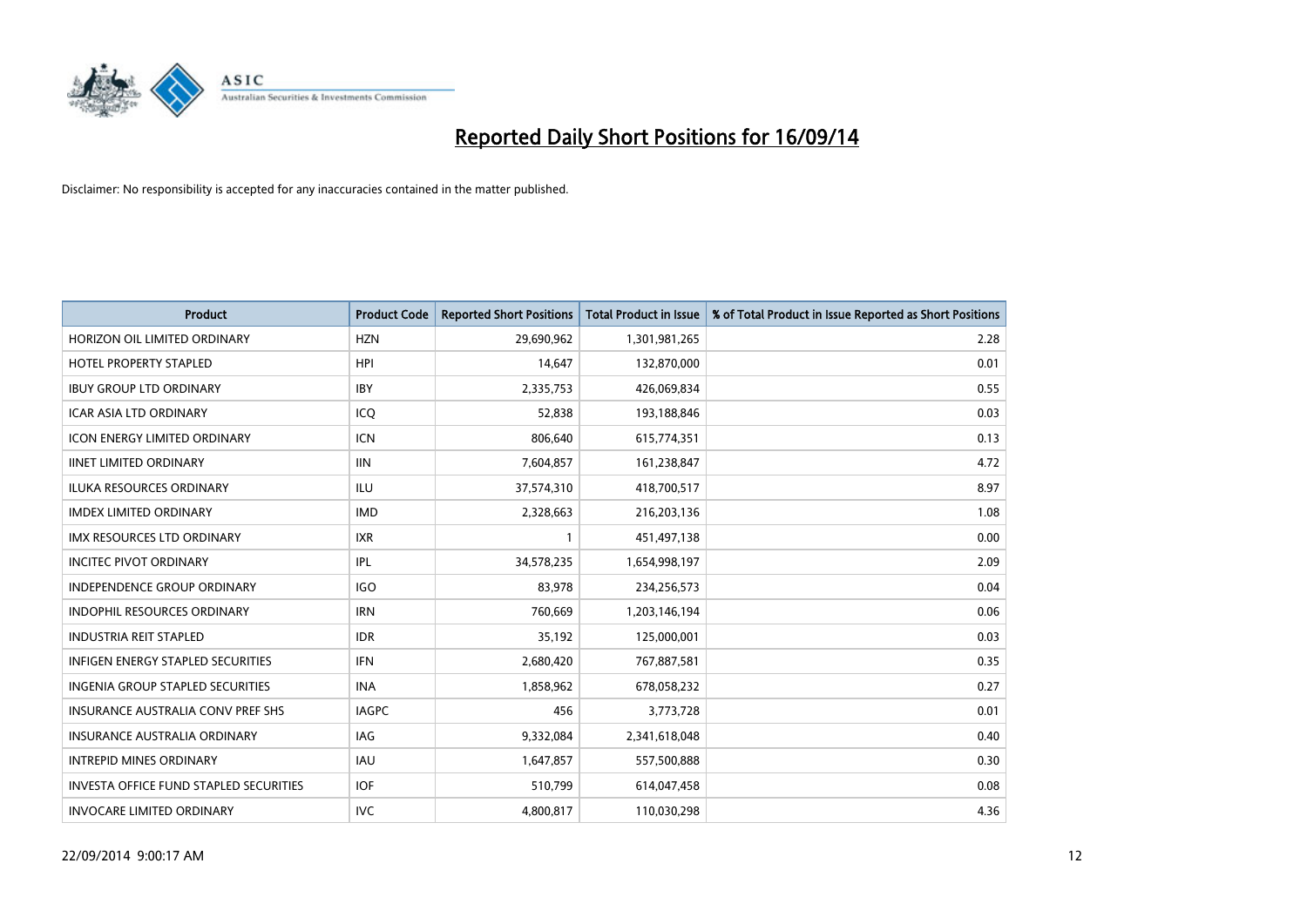

| <b>Product</b>                           | <b>Product Code</b> | <b>Reported Short Positions</b> | Total Product in Issue | % of Total Product in Issue Reported as Short Positions |
|------------------------------------------|---------------------|---------------------------------|------------------------|---------------------------------------------------------|
| <b>IOOF HOLDINGS LTD ORDINARY</b>        | IFL                 | 6,624,470                       | 300,133,752            | 2.21                                                    |
| <b>IPROPERTY GROUP LTD ORDINARY</b>      | <b>IPP</b>          | 2,192,917                       | 181,703,204            | 1.21                                                    |
| <b>IRESS LIMITED ORDINARY</b>            | <b>IRE</b>          | 4,884,541                       | 159,097,319            | 3.07                                                    |
| <b>IRON ORE HOLDINGS ORDINARY</b>        | <b>IOH</b>          | 16,649                          | 161,174,005            | 0.01                                                    |
| <b>ISELECT LTD ORDINARY</b>              | <b>ISU</b>          | 829,056                         | 260,889,894            | 0.32                                                    |
| <b>ISENTIA GROUP LTD ORDINARY</b>        | <b>ISD</b>          | 20,777                          | 200,000,001            | 0.01                                                    |
| ISHS GLOB HEALTH ETF CDI 1:1             | IXJ                 | 1,445                           | 13,050,000             | 0.01                                                    |
| JAMES HARDIE INDUST CHESS DEPOSITARY INT | <b>IHX</b>          | 5,479,155                       | 444,882,763            | 1.23                                                    |
| <b>JAPARA HEALTHCARE LT ORDINARY</b>     | <b>IHC</b>          | 4,123,554                       | 263,046,592            | 1.57                                                    |
| <b>JB HI-FI LIMITED ORDINARY</b>         | <b>IBH</b>          | 10,708,760                      | 99,238,673             | 10.79                                                   |
| KAGARA LTD ORDINARY                      | KZL                 | 34,720                          | 798,953,117            | 0.00                                                    |
| KAROON GAS AUSTRALIA ORDINARY            | <b>KAR</b>          | 19,338,808                      | 255,997,690            | 7.55                                                    |
| KATHMANDU HOLD LTD ORDINARY              | <b>KMD</b>          | 1,803,955                       | 201,192,124            | 0.90                                                    |
| <b>KBL MINING LIMITED ORDINARY</b>       | <b>KBL</b>          | 1,820                           | 393,535,629            | 0.00                                                    |
| KINGSGATE CONSOLID. ORDINARY             | <b>KCN</b>          | 13,305,810                      | 223,584,937            | 5.95                                                    |
| KINGSROSE MINING LTD ORDINARY            | <b>KRM</b>          | 432,730                         | 358,611,493            | 0.12                                                    |
| KOGI IRON LTD ORDINARY                   | <b>KFE</b>          | 1,651,098                       | 376,669,836            | 0.44                                                    |
| LEIGHTON HOLDINGS ORDINARY               | LEI                 | 5,156,249                       | 338,503,563            | 1.52                                                    |
| LEND LEASE GROUP UNIT/ORD STAPLED        | <b>LLC</b>          | 1,944,847                       | 577,475,833            | 0.34                                                    |
| LIFESTYLE COMMUNIT. ORDINARY             | LIC                 | 4,000                           | 99,970,131             | 0.00                                                    |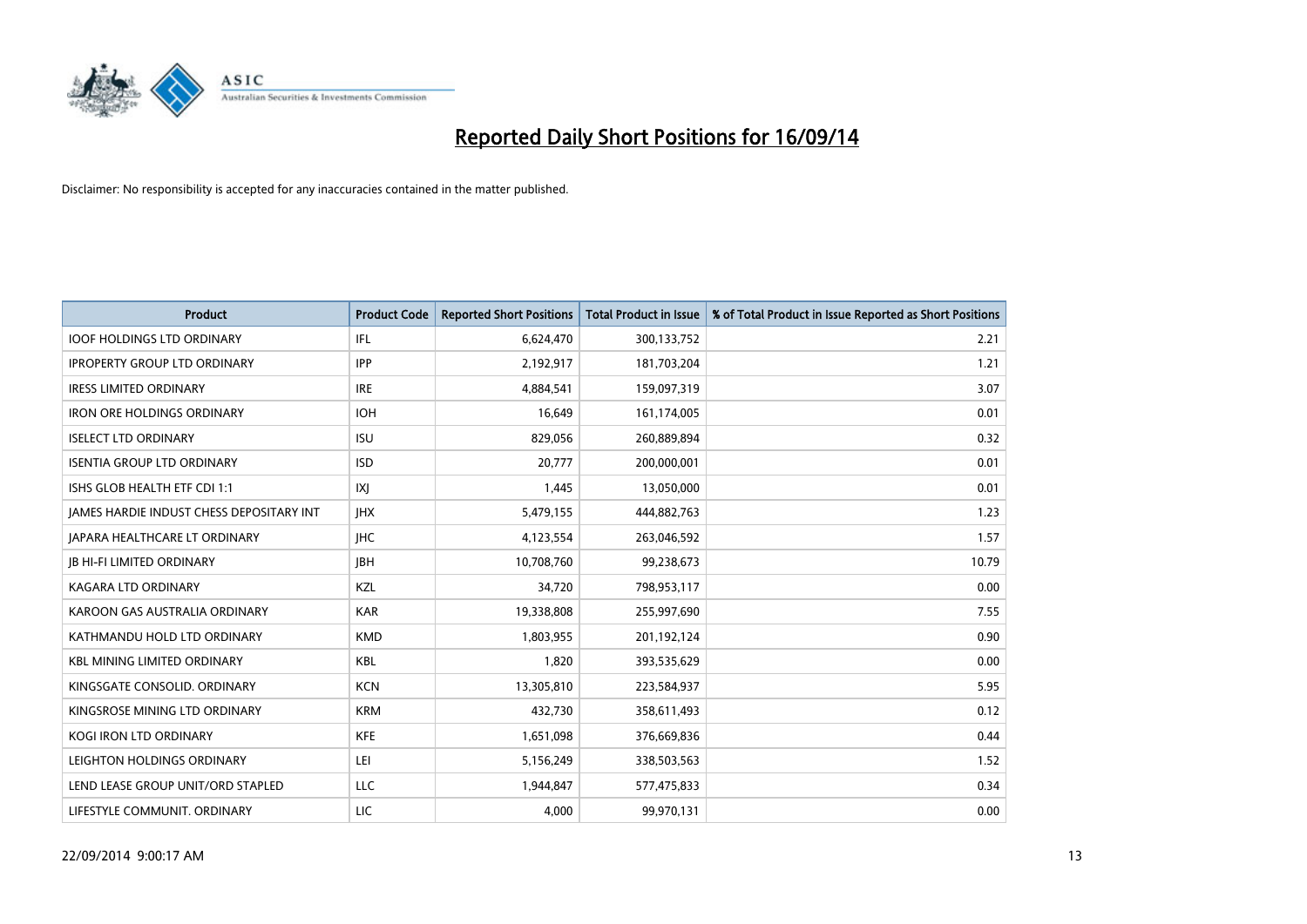

| <b>Product</b>                        | <b>Product Code</b> | <b>Reported Short Positions</b> | <b>Total Product in Issue</b> | % of Total Product in Issue Reported as Short Positions |
|---------------------------------------|---------------------|---------------------------------|-------------------------------|---------------------------------------------------------|
| LIQUEFIED NATURAL ORDINARY            | <b>LNG</b>          | 2,508,103                       | 461,402,201                   | 0.54                                                    |
| LONESTAR RESO LTD ORDINARY            | LNR                 | 855,356                         | 752,187,211                   | 0.11                                                    |
| LUCAPA DIAMOND LTD ORDINARY           | <b>LOM</b>          | 29,821                          | 181,776,720                   | 0.02                                                    |
| LYNAS CORPORATION ORDINARY            | <b>LYC</b>          | 136, 162, 976                   | 2,333,801,566                 | 5.83                                                    |
| <b>M2 GRP LTD ORDINARY</b>            | <b>MTU</b>          | 5,867,943                       | 180,824,848                   | 3.25                                                    |
| <b>MACA LIMITED ORDINARY</b>          | <b>MLD</b>          | 1,097,857                       | 232,676,373                   | 0.47                                                    |
| <b>MACMAHON HOLDINGS ORDINARY</b>     | <b>MAH</b>          | 4,555,371                       | 1,261,699,966                 | 0.36                                                    |
| MACO ATLAS ROADS GRP ORDINARY STAPLED | <b>MOA</b>          | 2,959,544                       | 511,538,852                   | 0.58                                                    |
| MACQUARIE GROUP LTD ORDINARY          | <b>MOG</b>          | 1,052,131                       | 321,202,994                   | 0.33                                                    |
| MAGELLAN FIN GRP LTD ORDINARY         | <b>MFG</b>          | 4,097,105                       | 158,918,177                   | 2.58                                                    |
| <b>MATRIX C &amp; E LTD ORDINARY</b>  | <b>MCE</b>          | 2,668,052                       | 94,555,428                    | 2.82                                                    |
| <b>MAVERICK DRILLING ORDINARY</b>     | <b>MAD</b>          | 7,373,257                       | 534,321,602                   | 1.38                                                    |
| <b>MAXITRANS INDUSTRIES ORDINARY</b>  | <b>MXI</b>          | 44,994                          | 185,075,653                   | 0.02                                                    |
| MAYNE PHARMA LTD ORDINARY             | <b>MYX</b>          | 8,719,045                       | 587,634,335                   | 1.48                                                    |
| MCMILLAN SHAKESPEARE ORDINARY         | <b>MMS</b>          | 876,414                         | 77,515,525                    | 1.13                                                    |
| MCPHERSON'S LTD ORDINARY              | <b>MCP</b>          | 10,111                          | 95,434,645                    | 0.01                                                    |
| MEDUSA MINING LTD ORDINARY            | <b>MML</b>          | 7,776,352                       | 207,794,301                   | 3.74                                                    |
| MELBOURNE IT LIMITED ORDINARY         | <b>MLB</b>          | 88                              | 92,944,392                    | 0.00                                                    |
| MERIDIAN ENERGY INSTALMENT RECEIPTS   | MEZCA               | 200,000                         | 1,255,413,626                 | 0.02                                                    |
| <b>MERMAID MARINE ORDINARY</b>        | <b>MRM</b>          | 12,799,037                      | 366,766,098                   | 3.49                                                    |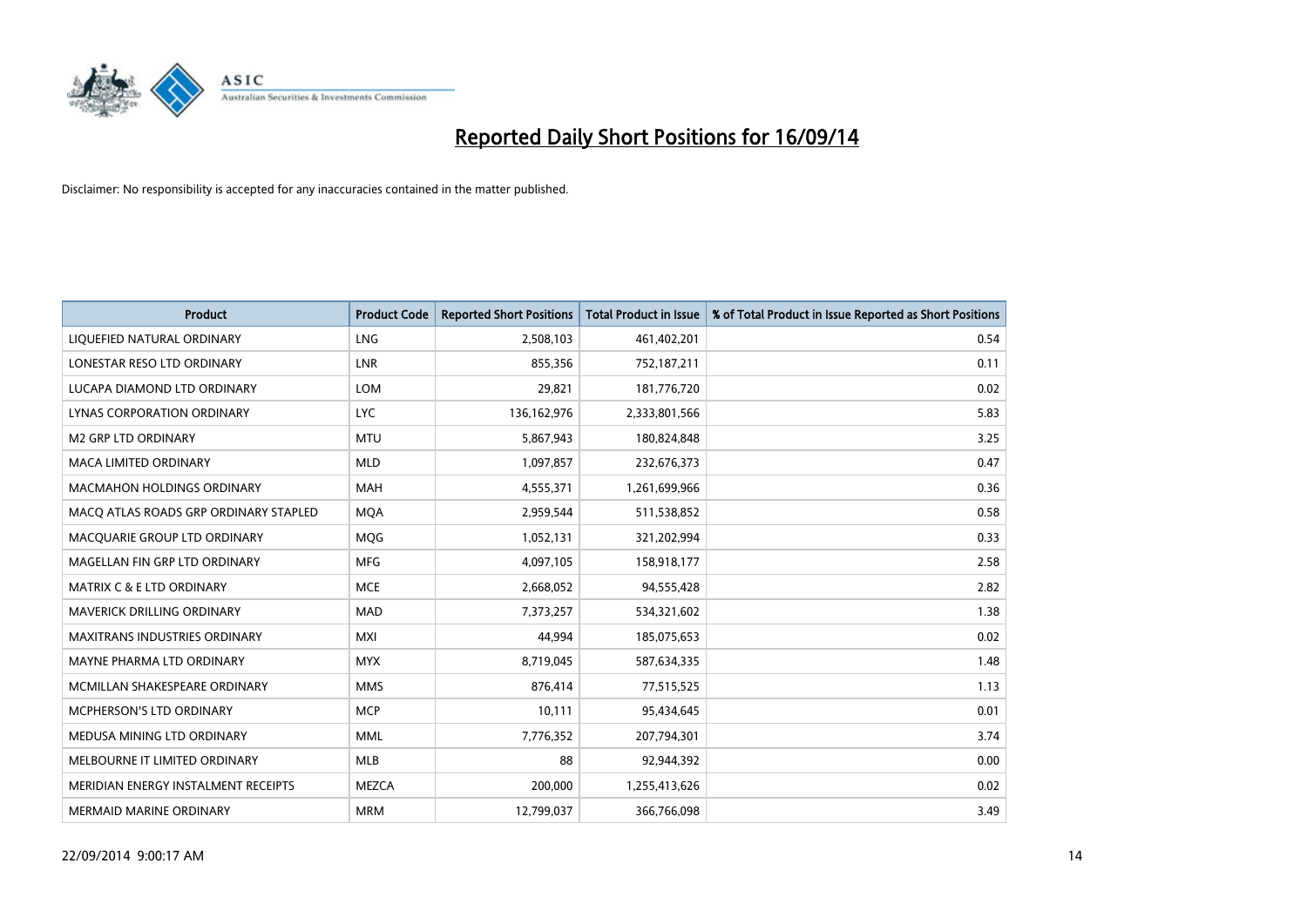

| <b>Product</b>                    | <b>Product Code</b> | <b>Reported Short Positions</b> | <b>Total Product in Issue</b> | % of Total Product in Issue Reported as Short Positions |
|-----------------------------------|---------------------|---------------------------------|-------------------------------|---------------------------------------------------------|
| MESOBLAST LIMITED ORDINARY        | <b>MSB</b>          | 19,900,406                      | 321,640,094                   | 6.19                                                    |
| METALS X LIMITED ORDINARY         | <b>MLX</b>          | 393,669                         | 1,655,826,110                 | 0.02                                                    |
| METCASH LIMITED ORDINARY          | <b>MTS</b>          | 103,385,776                     | 903,309,574                   | 11.45                                                   |
| MIGHTY RIVER POWER ORDINARY       | <b>MYT</b>          | 3,756,804                       | 1,400,012,517                 | 0.27                                                    |
| MINCOR RESOURCES NL ORDINARY      | <b>MCR</b>          | 33,966                          | 188,208,274                   | 0.02                                                    |
| MINERAL DEPOSITS ORDINARY         | <b>MDL</b>          | 1,076,654                       | 103,676,341                   | 1.04                                                    |
| MINERAL RESOURCES, ORDINARY       | <b>MIN</b>          | 14,369,232                      | 186,556,246                   | 7.70                                                    |
| MINT WIRELESS ORDINARY            | <b>MNW</b>          | 1,512,750                       | 470,372,395                   | 0.32                                                    |
| MIRABELA NICKEL LTD ORDINARY      | <b>MBN</b>          | 10                              | 929,710,216                   | 0.00                                                    |
| MIRVAC GROUP STAPLED SECURITIES   | <b>MGR</b>          | 2,538,793                       | 3,697,197,370                 | 0.07                                                    |
| MOBILE EMBRACE LTD ORDINARY       | <b>MBE</b>          | 28,000                          | 376,510,098                   | 0.01                                                    |
| MOLOPO ENERGY LTD ORDINARY        | <b>MPO</b>          | 11,118                          | 248,705,730                   | 0.00                                                    |
| MONADELPHOUS GROUP ORDINARY       | <b>MND</b>          | 7,611,000                       | 92,796,819                    | 8.20                                                    |
| MORTGAGE CHOICE LTD ORDINARY      | <b>MOC</b>          | 1,541                           | 123,879,296                   | 0.00                                                    |
| <b>MOUNT GIBSON IRON ORDINARY</b> | <b>MGX</b>          | 17,036,906                      | 1,090,805,085                 | 1.56                                                    |
| MULTIPLEX SITES SITES             | <b>MXUPA</b>        | 2,162                           | 4,500,000                     | 0.05                                                    |
| MYER HOLDINGS LTD ORDINARY        | <b>MYR</b>          | 90,562,379                      | 585,684,551                   | 15.46                                                   |
| MYSTATE LIMITED ORDINARY          | <b>MYS</b>          | 86                              | 87,283,417                    | 0.00                                                    |
| NANOSONICS LIMITED ORDINARY       | <b>NAN</b>          | 1,660,397                       | 264,332,826                   | 0.63                                                    |
| NATIONAL AUST. BANK CPS II        | <b>NABPB</b>        | 2,500                           | 17,171,930                    | 0.01                                                    |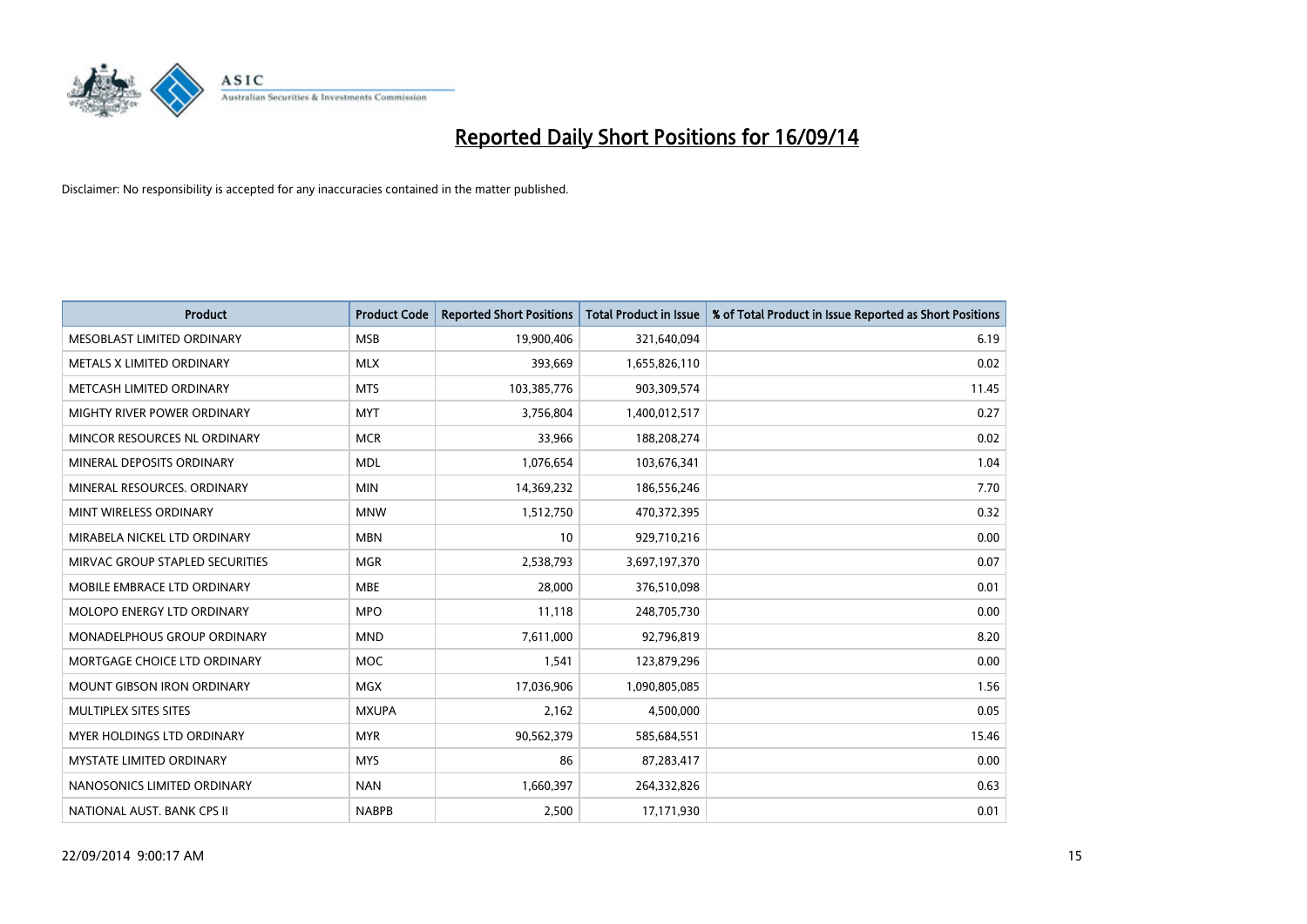

| <b>Product</b>                | <b>Product Code</b> | <b>Reported Short Positions</b> | <b>Total Product in Issue</b> | % of Total Product in Issue Reported as Short Positions |
|-------------------------------|---------------------|---------------------------------|-------------------------------|---------------------------------------------------------|
| NATIONAL AUST. BANK ORDINARY  | <b>NAB</b>          | 8,241,117                       | 2,365,771,681                 | 0.35                                                    |
| NATIONAL STORAGE STAPLED      | <b>NSR</b>          | 706,019                         | 281,631,660                   | 0.25                                                    |
| NAVITAS LIMITED ORDINARY      | <b>NVT</b>          | 3,044,056                       | 375,712,581                   | 0.81                                                    |
| NEARMAP LTD ORDINARY          | <b>NEA</b>          | 897,826                         | 337,946,101                   | 0.27                                                    |
| NEON ENERGY LIMITED ORDINARY  | <b>NEN</b>          | 140,474                         | 553,037,848                   | 0.03                                                    |
| NEW HOPE CORPORATION ORDINARY | <b>NHC</b>          | 1,872,587                       | 830,999,449                   | 0.23                                                    |
| NEWCREST MINING ORDINARY      | <b>NCM</b>          | 10,404,683                      | 766,510,971                   | 1.36                                                    |
| NEWS CORP A NON-VOTING CDI    | <b>NWSLV</b>        | 418,888                         | 2,976,217                     | 14.07                                                   |
| NEWS CORP B VOTING CDI        | <b>NWS</b>          | 2,198,525                       | 22,645,126                    | 9.71                                                    |
| NEWSAT LIMITED ORDINARY       | <b>NWT</b>          | 7,522,490                       | 613,199,841                   | 1.23                                                    |
| NEXTDC LIMITED ORDINARY       | <b>NXT</b>          | 19,387,487                      | 193,154,486                   | 10.04                                                   |
| NEXUS ENERGY LIMITED ORDINARY | <b>NXS</b>          | 83,985                          | 1,330,219,459                 | 0.01                                                    |
| NIB HOLDINGS LIMITED ORDINARY | <b>NHF</b>          | 2,015,823                       | 439,004,182                   | 0.46                                                    |
| NIDO PETROLEUM ORDINARY       | <b>NDO</b>          | 42,480                          | 2,188,266,468                 | 0.00                                                    |
| NINE ENTERTAINMENT ORDINARY   | <b>NEC</b>          | 10,991,314                      | 940,295,023                   | 1.17                                                    |
| NOBLE MINERAL RES ORDINARY    | <b>NMG</b>          | 2,365,726                       | 666,397,952                   | 0.36                                                    |
| NORTHERN IRON LTD ORDINARY    | <b>NFE</b>          | 11,392                          | 484,405,314                   | 0.00                                                    |
| NORTHERN STAR ORDINARY        | <b>NST</b>          | 10,581,748                      | 587,429,659                   | 1.80                                                    |
| NRW HOLDINGS LIMITED ORDINARY | <b>NWH</b>          | 13,144,788                      | 278,888,011                   | 4.71                                                    |
| NUFARM LIMITED ORDINARY       | <b>NUF</b>          | 17,522,265                      | 264,021,627                   | 6.64                                                    |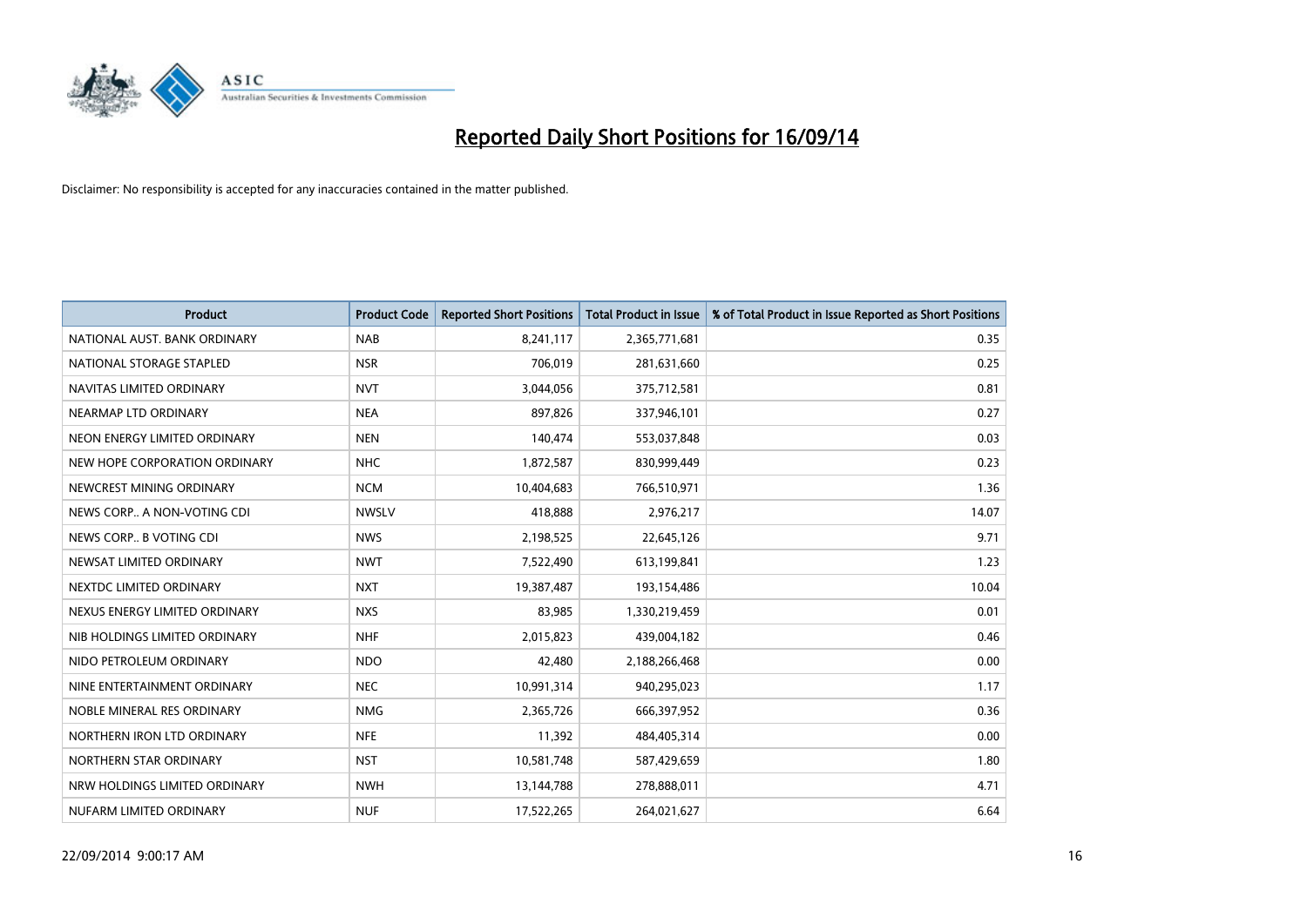

| <b>Product</b>                        | <b>Product Code</b> | <b>Reported Short Positions</b> | <b>Total Product in Issue</b> | % of Total Product in Issue Reported as Short Positions |
|---------------------------------------|---------------------|---------------------------------|-------------------------------|---------------------------------------------------------|
| NUPLEX INDUSTRIES ORDINARY            | <b>NPX</b>          | 1,000                           | 198,125,827                   | 0.00                                                    |
| OCEANAGOLD CORP. CHESS DEPOSITARY INT | <b>OGC</b>          | 1,685,227                       | 301,420,186                   | 0.56                                                    |
| OIL SEARCH LTD ORDINARY               | OSH                 | 2,710,290                       | 1,519,022,225                 | 0.18                                                    |
| OM HOLDINGS LIMITED ORDINARY          | OMH                 | 58,221                          | 733,423,337                   | 0.01                                                    |
| OMI HOLDINGS LIMITED ORDINARY         | OMI                 | 100,561                         | 3,750,000                     | 2.68                                                    |
| ORICA LIMITED ORDINARY                | ORI                 | 14,937,879                      | 372,743,291                   | 4.01                                                    |
| ORIGIN ENERGY ORDINARY                | <b>ORG</b>          | 8,914,174                       | 1,103,646,907                 | 0.81                                                    |
| OROCOBRE LIMITED ORDINARY             | <b>ORE</b>          | 2,141,604                       | 132,041,911                   | 1.62                                                    |
| ORORA LIMITED ORDINARY                | <b>ORA</b>          | 1,843,131                       | 1,206,684,923                 | 0.15                                                    |
| OROTONGROUP LIMITED ORDINARY          | ORL                 | 401,625                         | 40,880,902                    | 0.98                                                    |
| OZ MINERALS ORDINARY                  | OZL                 | 15,715,036                      | 303,470,022                   | 5.18                                                    |
| <b>OZFOREX GROUP LTD ORDINARY</b>     | <b>OFX</b>          | 11,176,904                      | 240,000,000                   | 4.66                                                    |
| PACIFIC BRANDS ORDINARY               | <b>PBG</b>          | 42,659,178                      | 917,226,291                   | 4.65                                                    |
| PACT GROUP HLDGS LTD ORDINARY         | <b>PGH</b>          | 2,168,148                       | 294,097,961                   | 0.74                                                    |
| PALADIN ENERGY LTD ORDINARY           | <b>PDN</b>          | 101,922,157                     | 964,894,574                   | 10.56                                                   |
| PANAUST LIMITED ORDINARY              | <b>PNA</b>          | 187,753                         | 635,580,654                   | 0.03                                                    |
| PANORAMA SYNERGY LTD ORDINARY         | <b>PSY</b>          | 142,291                         | 473,838,798                   | 0.03                                                    |
| PANORAMIC RESOURCES ORDINARY          | PAN                 | 43,152                          | 322,275,824                   | 0.01                                                    |
| PANTERRA GOLD LTD ORDINARY            | PGI                 | $\mathbf{1}$                    | 822,241,166                   | 0.00                                                    |
| PAPERLINX LIMITED ORDINARY            | <b>PPX</b>          | 44,675                          | 665,181,261                   | 0.01                                                    |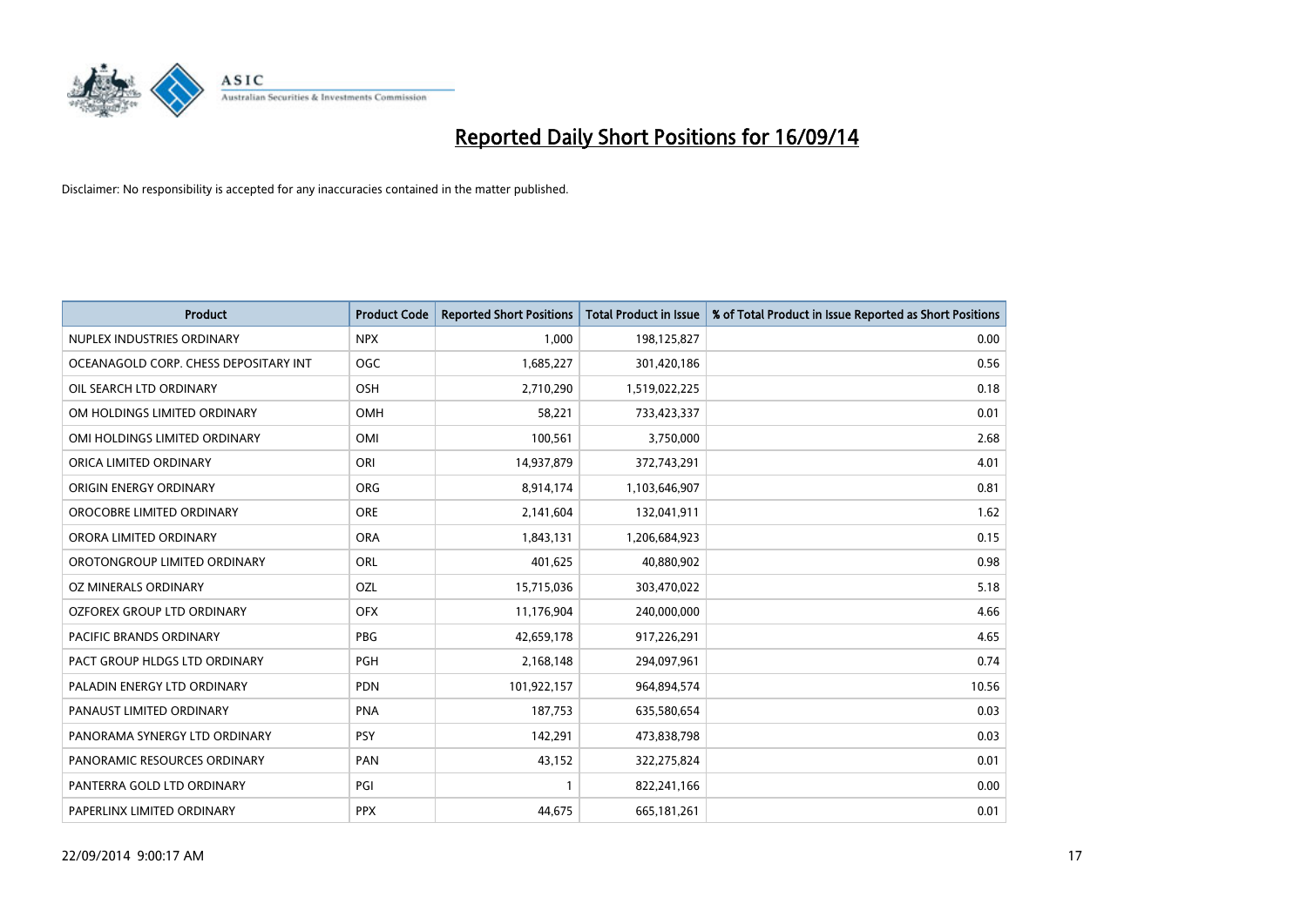

| <b>Product</b>                    | <b>Product Code</b> | <b>Reported Short Positions</b> | <b>Total Product in Issue</b> | % of Total Product in Issue Reported as Short Positions |
|-----------------------------------|---------------------|---------------------------------|-------------------------------|---------------------------------------------------------|
| PAPILLON RES LTD ORDINARY         | PIR                 | 4,400,538                       | 352,044,210                   | 1.25                                                    |
| PATTIES FOODS LTD ORDINARY        | PFL                 | 9,001                           | 139,144,338                   | 0.01                                                    |
| PEET LIMITED ORDINARY             | <b>PPC</b>          | 52,756                          | 433,389,348                   | 0.01                                                    |
| PERPETUAL LIMITED ORDINARY        | PPT                 | 1,000,327                       | 46,574,426                    | 2.15                                                    |
| PERSEUS MINING LTD ORDINARY       | PRU                 | 16,255,334                      | 526,656,401                   | 3.09                                                    |
| PHARMAXIS LTD ORDINARY            | <b>PXS</b>          | 41,630                          | 309,522,849                   | 0.01                                                    |
| PHOSPHAGENICS LTD. ORDINARY       | <b>POH</b>          | 43,750                          | 1,261,965,957                 | 0.00                                                    |
| PLATINUM ASSET ORDINARY           | <b>PTM</b>          | 1,587,452                       | 580,336,142                   | 0.27                                                    |
| PLATINUM AUSTRALIA ORDINARY       | <b>PLA</b>          | 836,127                         | 504,968,043                   | 0.17                                                    |
| PLATINUM CAPITAL LTD ORDINARY     | <b>PMC</b>          | 6,123                           | 232,157,014                   | 0.00                                                    |
| PMP LIMITED ORDINARY              | <b>PMP</b>          | 27,581                          | 323,781,124                   | 0.01                                                    |
| PRANA BIOTECHNOLOGY ORDINARY      | <b>PBT</b>          | 2,763,775                       | 488,936,960                   | 0.57                                                    |
| PREMIER INVESTMENTS ORDINARY      | <b>PMV</b>          | 470,091                         | 155,714,874                   | 0.30                                                    |
| PRIMA BIOMED LTD ORDINARY         | <b>PRR</b>          | 132,361                         | 1,228,709,341                 | 0.01                                                    |
| PRIMARY HEALTH CARE ORDINARY      | <b>PRY</b>          | 18,703,155                      | 505,659,944                   | 3.70                                                    |
| PRIME MEDIA GRP LTD ORDINARY      | PRT                 | 1,579,385                       | 366,330,303                   | 0.43                                                    |
| PROGRAMMED ORDINARY               | PRG                 | 206,796                         | 118,644,974                   | 0.17                                                    |
| <b>QANTAS AIRWAYS ORDINARY</b>    | QAN                 | 36,006,199                      | 2,196,330,250                 | 1.64                                                    |
| OBE INSURANCE GROUP ORDINARY      | <b>OBE</b>          | 27,259,001                      | 1,341,959,131                 | 2.03                                                    |
| <b>QUBE HOLDINGS LTD ORDINARY</b> | <b>QUB</b>          | 6,854,940                       | 1,051,172,929                 | 0.65                                                    |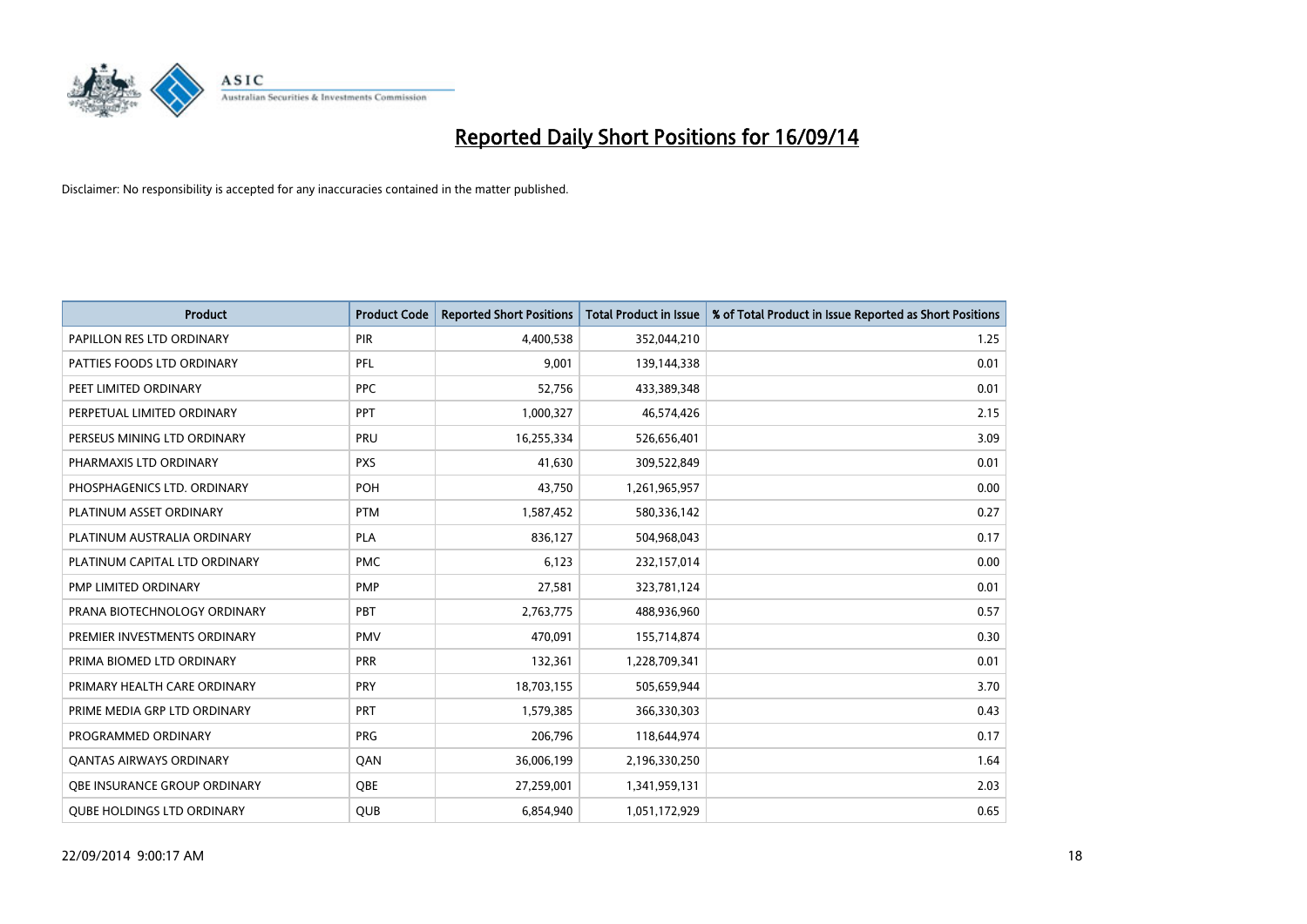

| Product                             | <b>Product Code</b> | <b>Reported Short Positions</b> | <b>Total Product in Issue</b> | % of Total Product in Issue Reported as Short Positions |
|-------------------------------------|---------------------|---------------------------------|-------------------------------|---------------------------------------------------------|
| RAMELIUS RESOURCES ORDINARY         | <b>RMS</b>          | 200                             | 468,785,286                   | 0.00                                                    |
| RAMSAY HEALTH CARE ORDINARY         | <b>RHC</b>          | 1,336,373                       | 202,081,252                   | 0.66                                                    |
| <b>RCG CORPORATION LTD ORDINARY</b> | <b>RCG</b>          | 1                               | 263,808,625                   | 0.00                                                    |
| <b>RCR TOMLINSON ORDINARY</b>       | <b>RCR</b>          | 773,559                         | 139,000,806                   | 0.56                                                    |
| <b>REA GROUP ORDINARY</b>           | <b>REA</b>          | 1,531,963                       | 131,714,699                   | 1.16                                                    |
| RECALL HOLDINGS LTD ORDINARY        | <b>REC</b>          | 10,303,014                      | 312,903,583                   | 3.29                                                    |
| <b>RECKON LIMITED ORDINARY</b>      | <b>RKN</b>          | 1,366,421                       | 112,084,762                   | 1.22                                                    |
| <b>RED 5 LIMITED ORDINARY</b>       | <b>RED</b>          | 174,740                         | 759,451,008                   | 0.02                                                    |
| <b>RED FORK ENERGY ORDINARY</b>     | <b>RFE</b>          | 2,164,464                       | 501,051,719                   | 0.43                                                    |
| REDBANK ENERGY LTD ORDINARY         | <b>AEI</b>          | 13                              | 786,287                       | 0.00                                                    |
| REED RESOURCES LTD ORDINARY         | <b>RDR</b>          | 2,000                           | 499,453,895                   | 0.00                                                    |
| <b>REGIS RESOURCES ORDINARY</b>     | <b>RRL</b>          | 44,873,449                      | 499,756,595                   | 8.98                                                    |
| RESMED INC CDI 10:1                 | <b>RMD</b>          | 41,796,416                      | 1,403,045,440                 | 2.98                                                    |
| RESOLUTE MINING ORDINARY            | <b>RSG</b>          | 5,619,008                       | 641,189,223                   | 0.88                                                    |
| <b>RESOURCE GENERATION ORDINARY</b> | <b>RES</b>          | 1,220                           | 581,380,338                   | 0.00                                                    |
| RETAIL FOOD GROUP ORDINARY          | <b>RFG</b>          | 9,920,513                       | 144,878,508                   | 6.85                                                    |
| REX MINERALS LIMITED ORDINARY       | <b>RXM</b>          | 899,423                         | 220,519,784                   | 0.41                                                    |
| RIDLEY CORPORATION ORDINARY         | <b>RIC</b>          | 1,113                           | 307,817,071                   | 0.00                                                    |
| RIO TINTO LIMITED ORDINARY          | <b>RIO</b>          | 4,241,106                       | 435,758,720                   | 0.97                                                    |
| ROC OIL COMPANY ORDINARY            | <b>ROC</b>          | 516,241                         | 687,618,400                   | 0.08                                                    |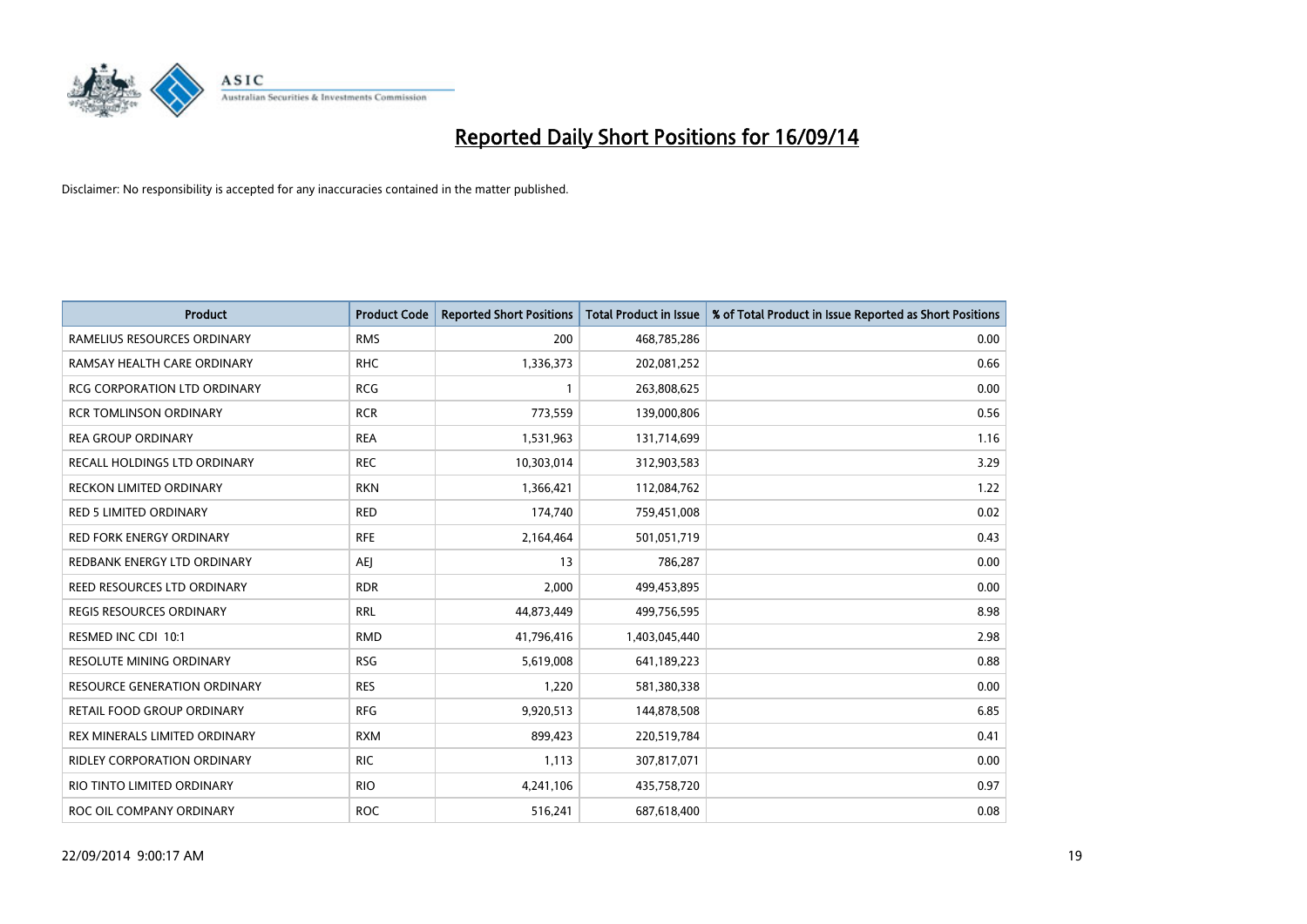

| <b>Product</b>                        | <b>Product Code</b> | <b>Reported Short Positions</b> | <b>Total Product in Issue</b> | % of Total Product in Issue Reported as Short Positions |
|---------------------------------------|---------------------|---------------------------------|-------------------------------|---------------------------------------------------------|
| ROYAL WOLF HOLDINGS ORDINARY          | <b>RWH</b>          | 209,378                         | 100,387,052                   | 0.21                                                    |
| RUBIK FINANCIAL LTD. ORDINARY         | <b>RFL</b>          | 91,326                          | 340,999,914                   | 0.03                                                    |
| RURALCO HOLDINGS ORDINARY             | <b>RHL</b>          | 3,658                           | 77,291,069                    | 0.00                                                    |
| SAI GLOBAL LIMITED ORDINARY           | SAI                 | 296,217                         | 211,084,918                   | 0.14                                                    |
| SALMAT LIMITED ORDINARY               | <b>SLM</b>          | 99,168                          | 159,812,799                   | 0.06                                                    |
| SAMSON OIL & GAS LTD ORDINARY         | <b>SSN</b>          | 18,396,960                      | 2,837,780,958                 | 0.65                                                    |
| SANDFIRE RESOURCES ORDINARY           | <b>SFR</b>          | 2,343,717                       | 155,640,968                   | 1.51                                                    |
| <b>SANTOS LTD ORDINARY</b>            | <b>STO</b>          | 5,230,484                       | 976,752,903                   | 0.54                                                    |
| SARACEN MINERAL ORDINARY              | <b>SAR</b>          | 2,057,400                       | 792,784,738                   | 0.26                                                    |
| SCA PROPERTY GROUP STAPLED SECURITIES | SCP                 | 23,097,590                      | 648,628,320                   | 3.56                                                    |
| <b>SCENTRE GRP STAPLED</b>            | SCG                 | 15,172,472                      | 5,324,296,678                 | 0.28                                                    |
| SEDGMAN LIMITED ORDINARY              | <b>SDM</b>          | 1,582,371                       | 227,059,277                   | 0.70                                                    |
| SEEK LIMITED ORDINARY                 | <b>SEK</b>          | 10,797,731                      | 341,629,095                   | 3.16                                                    |
| SELECT HARVESTS ORDINARY              | <b>SHV</b>          | 1,049,393                       | 66,699,341                    | 1.57                                                    |
| SENEX ENERGY LIMITED ORDINARY         | <b>SXY</b>          | 28,298,319                      | 1,149,657,377                 | 2.46                                                    |
| SERVICE STREAM ORDINARY               | SSM                 | 30                              | 386,389,873                   | 0.00                                                    |
| SEVEN GROUP HOLDINGS ORDINARY         | <b>SVW</b>          | 609,977                         | 302,691,886                   | 0.20                                                    |
| SEVEN WEST MEDIA LTD ORDINARY         | <b>SWM</b>          | 8,918,246                       | 999,160,872                   | 0.89                                                    |
| SIGMA PHARMACEUTICAL ORDINARY         | <b>SIP</b>          | 14,372,780                      | 1,108,086,575                 | 1.30                                                    |
| SILEX SYSTEMS ORDINARY                | <b>SLX</b>          | 7,635,001                       | 170,467,339                   | 4.48                                                    |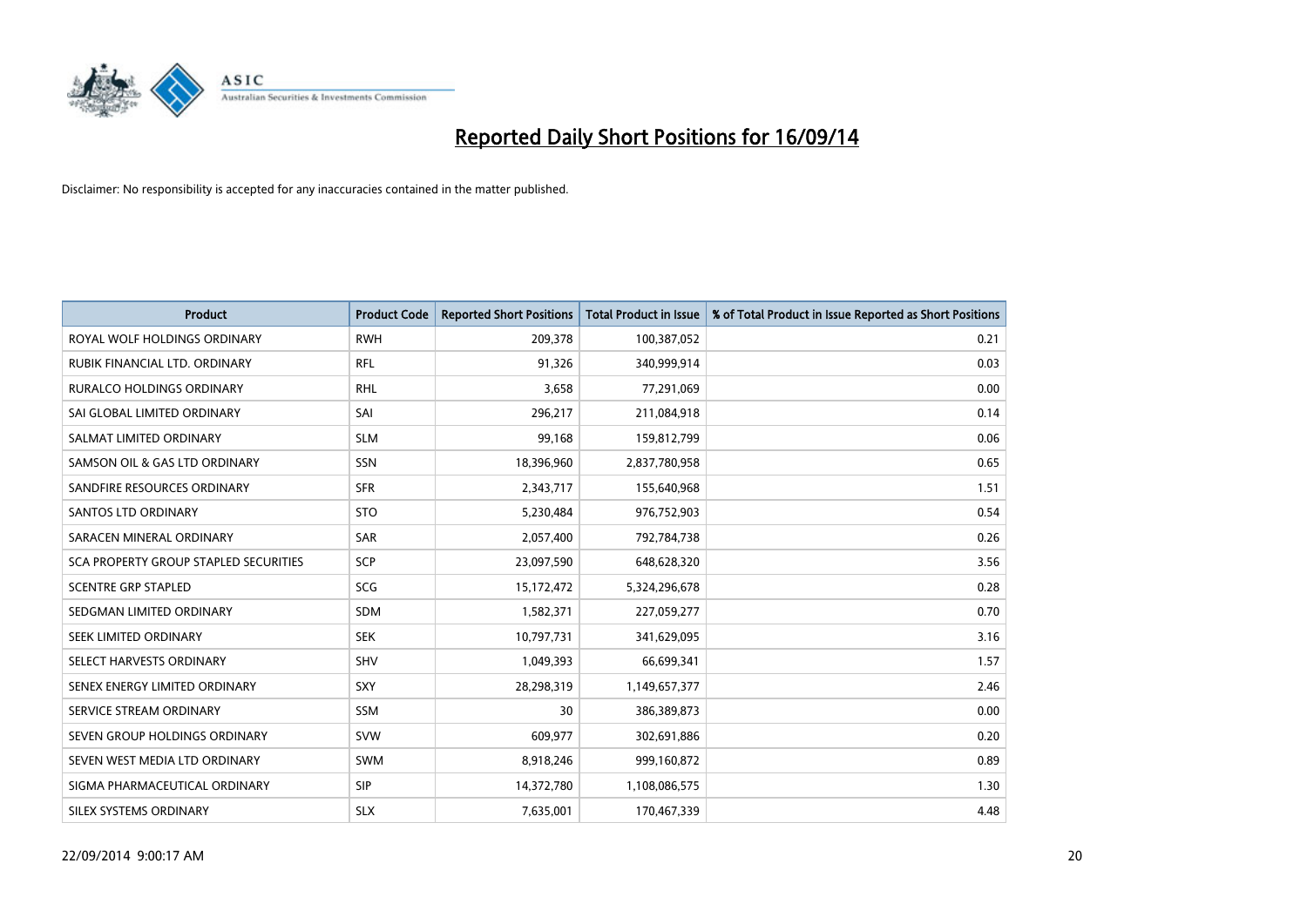

| <b>Product</b>                           | <b>Product Code</b> | <b>Reported Short Positions</b> | <b>Total Product in Issue</b> | % of Total Product in Issue Reported as Short Positions |
|------------------------------------------|---------------------|---------------------------------|-------------------------------|---------------------------------------------------------|
| SILVER CHEF LIMITED ORDINARY             | SIV                 | 69,655                          | 29,474,372                    | 0.24                                                    |
| SILVER LAKE RESOURCE ORDINARY            | <b>SLR</b>          | 20,438,596                      | 503,233,971                   | 4.06                                                    |
| SIMAVITA LTD CDI 1:1                     | <b>SVA</b>          | 21,235                          | 73,366,351                    | 0.03                                                    |
| SIMS METAL MGMT LTD ORDINARY             | SGM                 | 12,727,440                      | 204,622,633                   | 6.22                                                    |
| SINGAPORE TELECOMM. CHESS DEPOSITARY INT | SGT                 | 3,050,503                       | 115,176,393                   | 2.65                                                    |
| SINO GAS ENERGY ORDINARY                 | <b>SEH</b>          | 9,814,363                       | 1,541,422,358                 | 0.64                                                    |
| SIRIUS RESOURCES NL ORDINARY             | <b>SIR</b>          | 9,853,373                       | 340,888,269                   | 2.89                                                    |
| SIRTEX MEDICAL ORDINARY                  | <b>SRX</b>          | 234,645                         | 56,494,365                    | 0.42                                                    |
| SKILLED GROUP LTD ORDINARY               | <b>SKE</b>          | 5,113,720                       | 235,415,953                   | 2.17                                                    |
| <b>SKY NETWORK ORDINARY</b>              | <b>SKT</b>          | 3,329,459                       | 389,139,785                   | 0.86                                                    |
| SKYCITY ENT GRP LTD ORDINARY             | <b>SKC</b>          | 7,215,294                       | 582,088,094                   | 1.24                                                    |
| <b>SLATER &amp; GORDON ORDINARY</b>      | SGH                 | 109,551                         | 204,338,625                   | 0.05                                                    |
| SMARTGRP CORPORATION ORDINARY            | <b>SIQ</b>          | 324,979                         | 101,461,150                   | 0.32                                                    |
| SMS MANAGEMENT, ORDINARY                 | <b>SMX</b>          | 1,752,545                       | 69,394,537                    | 2.53                                                    |
| SONIC HEALTHCARE ORDINARY                | <b>SHL</b>          | 10,798,436                      | 401,121,556                   | 2.69                                                    |
| SOUL PATTINSON (W.H) ORDINARY            | SOL                 | 19,358                          | 239,395,320                   | 0.01                                                    |
| SP AUSNET STAPLED SECURITIES             | SPN                 | 623,787                         | 3,425,244,162                 | 0.02                                                    |
| SPARK INFRASTRUCTURE STAPLED US PROHIBT. | SKI                 | 17,092,612                      | 1,466,360,128                 | 1.17                                                    |
| SPARK NEW ZEALAND ORDINARY               | <b>SPK</b>          | 11,757,597                      | 1,828,530,844                 | 0.64                                                    |
| SPDR 200 FUND ETF UNITS                  | <b>STW</b>          | 1,745                           | 46,146,865                    | 0.00                                                    |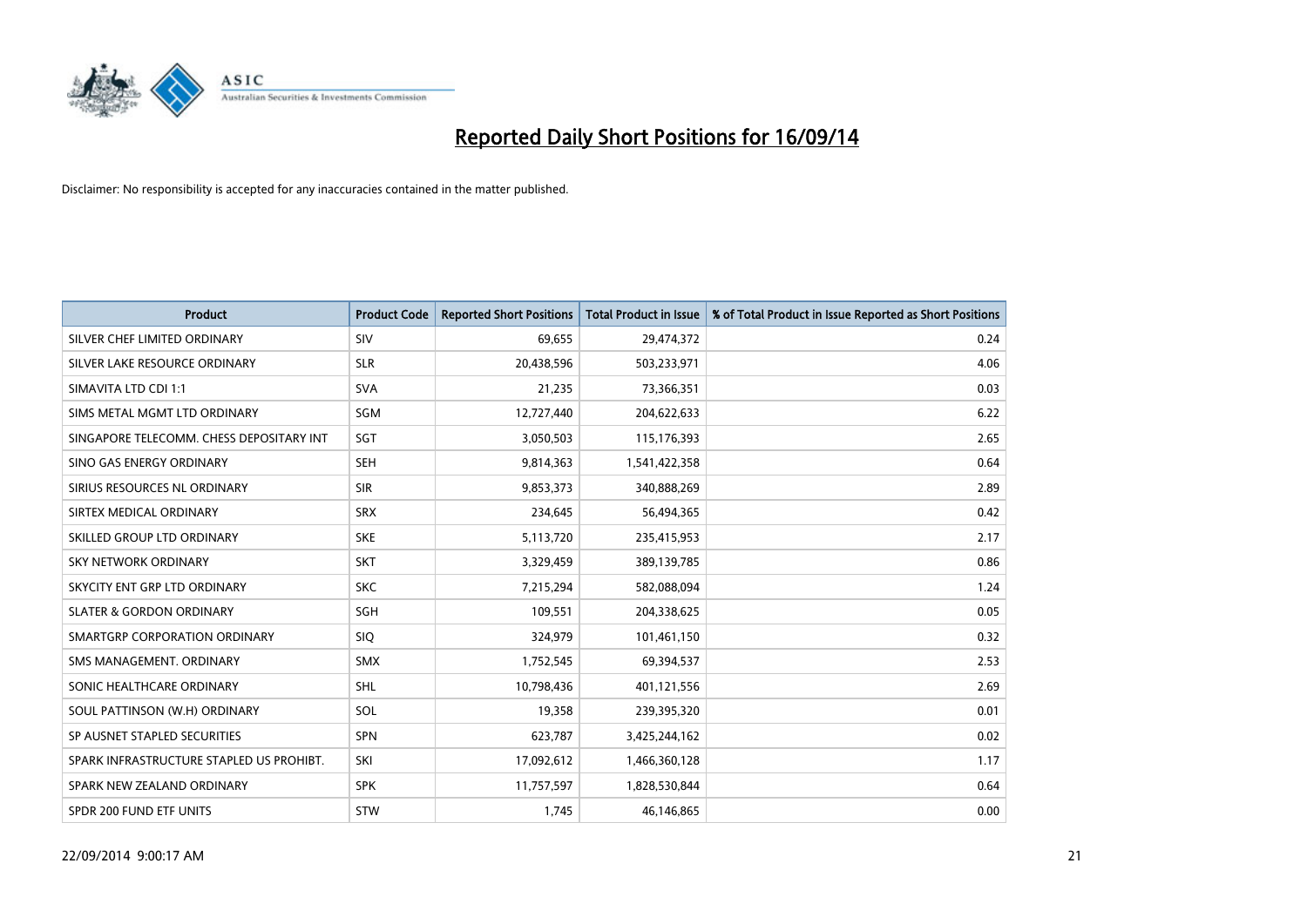

| <b>Product</b>                       | <b>Product Code</b> | <b>Reported Short Positions</b> | <b>Total Product in Issue</b> | % of Total Product in Issue Reported as Short Positions |
|--------------------------------------|---------------------|---------------------------------|-------------------------------|---------------------------------------------------------|
| SPECIALTY FASHION ORDINARY           | <b>SFH</b>          | 96,670                          | 192,236,121                   | 0.05                                                    |
| SPOTLESS GRP HLD LTD ORDINARY        | <b>SPO</b>          | 20,981,826                      | 1,098,290,178                 | 1.91                                                    |
| ST BARBARA LIMITED ORDINARY          | <b>SBM</b>          | 13,847,959                      | 488,074,077                   | 2.84                                                    |
| STARPHARMA HOLDINGS ORDINARY         | <b>SPL</b>          | 14,527,064                      | 285,109,680                   | 5.10                                                    |
| STEADFAST GROUP LTD ORDINARY         | <b>SDF</b>          | 5,272,761                       | 501,638,307                   | 1.05                                                    |
| STH CRS ELECT ENGNR ORDINARY         | <b>SXE</b>          | 12,969                          | 161,523,130                   | 0.01                                                    |
| STHN CROSS MEDIA ORDINARY            | <b>SXL</b>          | 37,220,459                      | 705,246,986                   | 5.28                                                    |
| STOCKLAND UNITS/ORD STAPLED          | <b>SGP</b>          | 5,530,994                       | 2,348,746,744                 | 0.24                                                    |
| STRAITS RES LTD. ORDINARY            | SRO                 | 28.747                          | 1,217,730,293                 | 0.00                                                    |
| STRIKE ENERGY LTD ORDINARY           | <b>STX</b>          | 4,000                           | 833,330,946                   | 0.00                                                    |
| STW COMMUNICATIONS ORDINARY          | SGN                 | 2,259,256                       | 403,828,512                   | 0.56                                                    |
| SUNCORP GROUP LTD ORDINARY           | <b>SUN</b>          | 9,185,128                       | 1,286,600,980                 | 0.71                                                    |
| SUNCORP GROUP LTD SUB.NOTE 22-NOV-23 | <b>SUNPD</b>        | 380                             | 7,700,000                     | 0.00                                                    |
| SUNDANCE ENERGY ORDINARY             | <b>SEA</b>          | 2,671,812                       | 548,574,663                   | 0.49                                                    |
| SUNDANCE RESOURCES ORDINARY          | SDL                 | 124,427,409                     | 3,082,028,456                 | 4.04                                                    |
| SUNLAND GROUP LTD ORDINARY           | <b>SDG</b>          | 56,749                          | 181,710,087                   | 0.03                                                    |
| SUPER RET REP LTD ORDINARY           | <b>SUL</b>          | 5,626,047                       | 196,897,430                   | 2.86                                                    |
| SYD AIRPORT STAPLED US PROHIBIT.     | <b>SYD</b>          | 23,800,487                      | 2,216,216,041                 | 1.07                                                    |
| SYRAH RESOURCES ORDINARY             | <b>SYR</b>          | 5,449,956                       | 163,485,076                   | 3.33                                                    |
| TABCORP HOLDINGS LTD ORDINARY        | <b>TAH</b>          | 19,558,571                      | 762,954,019                   | 2.56                                                    |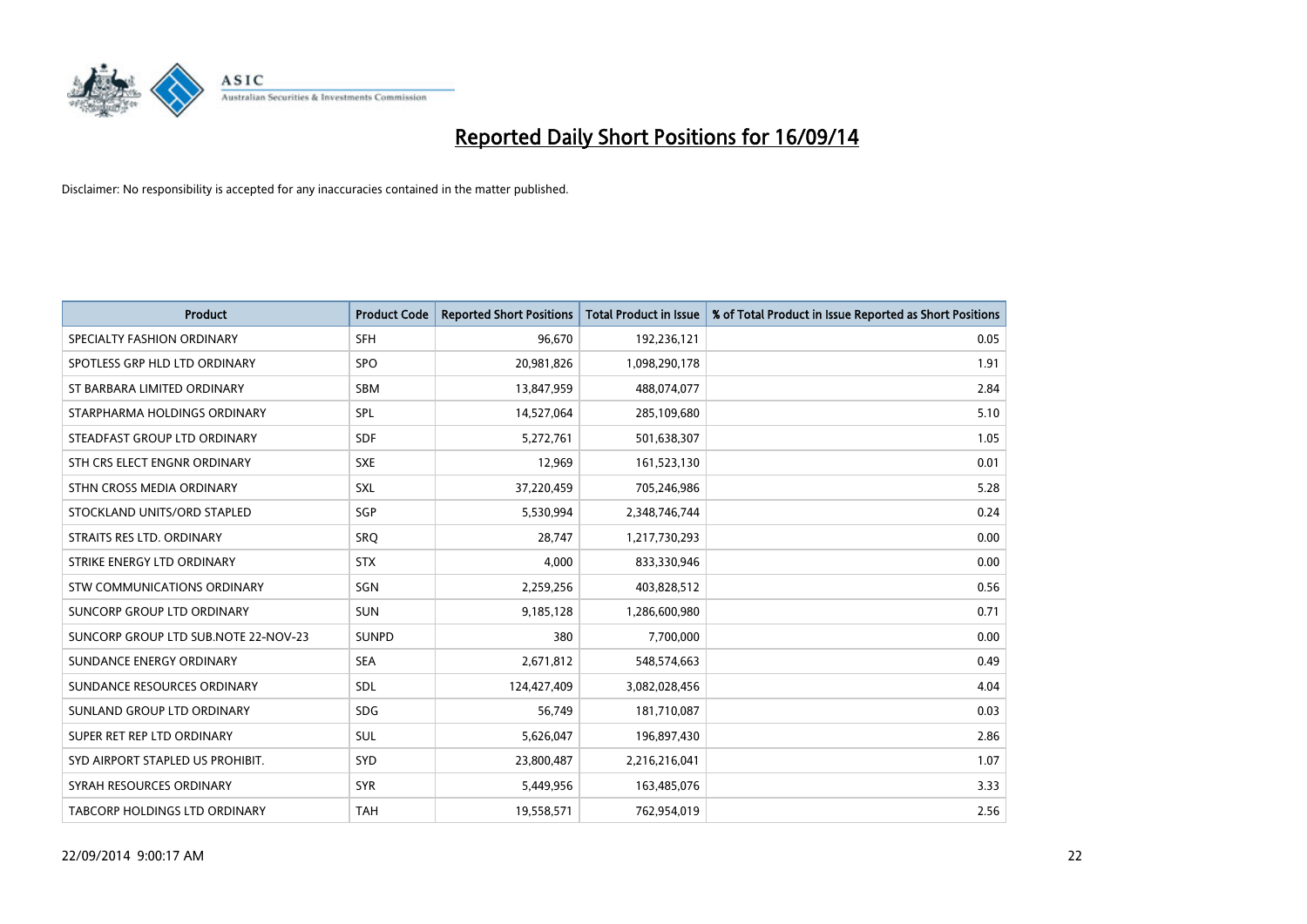

| <b>Product</b>                       | <b>Product Code</b> | <b>Reported Short Positions</b> | <b>Total Product in Issue</b> | % of Total Product in Issue Reported as Short Positions |
|--------------------------------------|---------------------|---------------------------------|-------------------------------|---------------------------------------------------------|
| TAP OIL LIMITED ORDINARY             | <b>TAP</b>          | 12,435                          | 243,186,639                   | 0.01                                                    |
| TASSAL GROUP LIMITED ORDINARY        | <b>TGR</b>          | 132,288                         | 146,897,115                   | 0.09                                                    |
| <b>TATTS GROUP LTD ORDINARY</b>      | <b>TTS</b>          | 24,930,100                      | 1,434,790,447                 | 1.74                                                    |
| <b>TECHNOLOGY ONE ORDINARY</b>       | <b>TNE</b>          | 9,888                           | 308,796,455                   | 0.00                                                    |
| TELSTRA CORPORATION, ORDINARY        | <b>TLS</b>          | 30,409,818                      | 12,443,074,357                | 0.24                                                    |
| TEN NETWORK HOLDINGS ORDINARY        | <b>TEN</b>          | 139,120,866                     | 2,630,984,596                 | 5.29                                                    |
| TERANGA GOLD CORP CDI 1:1            | <b>TGZ</b>          | 1,374                           | 78,813,145                    | 0.00                                                    |
| TFS CORPORATION LTD ORDINARY         | <b>TFC</b>          | 8,561,880                       | 324,157,408                   | 2.64                                                    |
| THE PAS GROUP LTD ORDINARY           | <b>PGR</b>          | 40,610                          | 136,690,860                   | 0.03                                                    |
| THE REJECT SHOP ORDINARY             | <b>TRS</b>          | 2,713,506                       | 28,844,648                    | 9.41                                                    |
| THORN GROUP LIMITED ORDINARY         | <b>TGA</b>          | 7,375                           | 150,634,985                   | 0.00                                                    |
| TIGER RESOURCES ORDINARY             | <b>TGS</b>          | 9,435,898                       | 1,050,898,719                 | 0.90                                                    |
| TITAN ENERGY SERVICE ORDINARY        | <b>TTN</b>          | 3,616                           | 50,994,665                    | 0.01                                                    |
| TOLL HOLDINGS LTD ORDINARY           | <b>TOL</b>          | 24,546,714                      | 717,318,622                   | 3.42                                                    |
| TOX FREE SOLUTIONS ORDINARY          | <b>TOX</b>          | 2,934,480                       | 133,752,359                   | 2.19                                                    |
| TPG TELECOM LIMITED ORDINARY         | <b>TPM</b>          | 10,583,725                      | 793,808,141                   | 1.33                                                    |
| TRADE ME GROUP ORDINARY              | <b>TME</b>          | 3,821,429                       | 396,584,956                   | 0.96                                                    |
| <b>TRANSFIELD SERVICES ORDINARY</b>  | <b>TSE</b>          | 9,037,264                       | 512,457,716                   | 1.76                                                    |
| TRANSPACIFIC INDUST, ORDINARY        | <b>TPI</b>          | 12,477,408                      | 1,579,648,778                 | 0.79                                                    |
| TRANSURBAN GROUP TRIPLE STAPLED SEC. | <b>TCL</b>          | 10,131,466                      | 1,906,390,878                 | 0.53                                                    |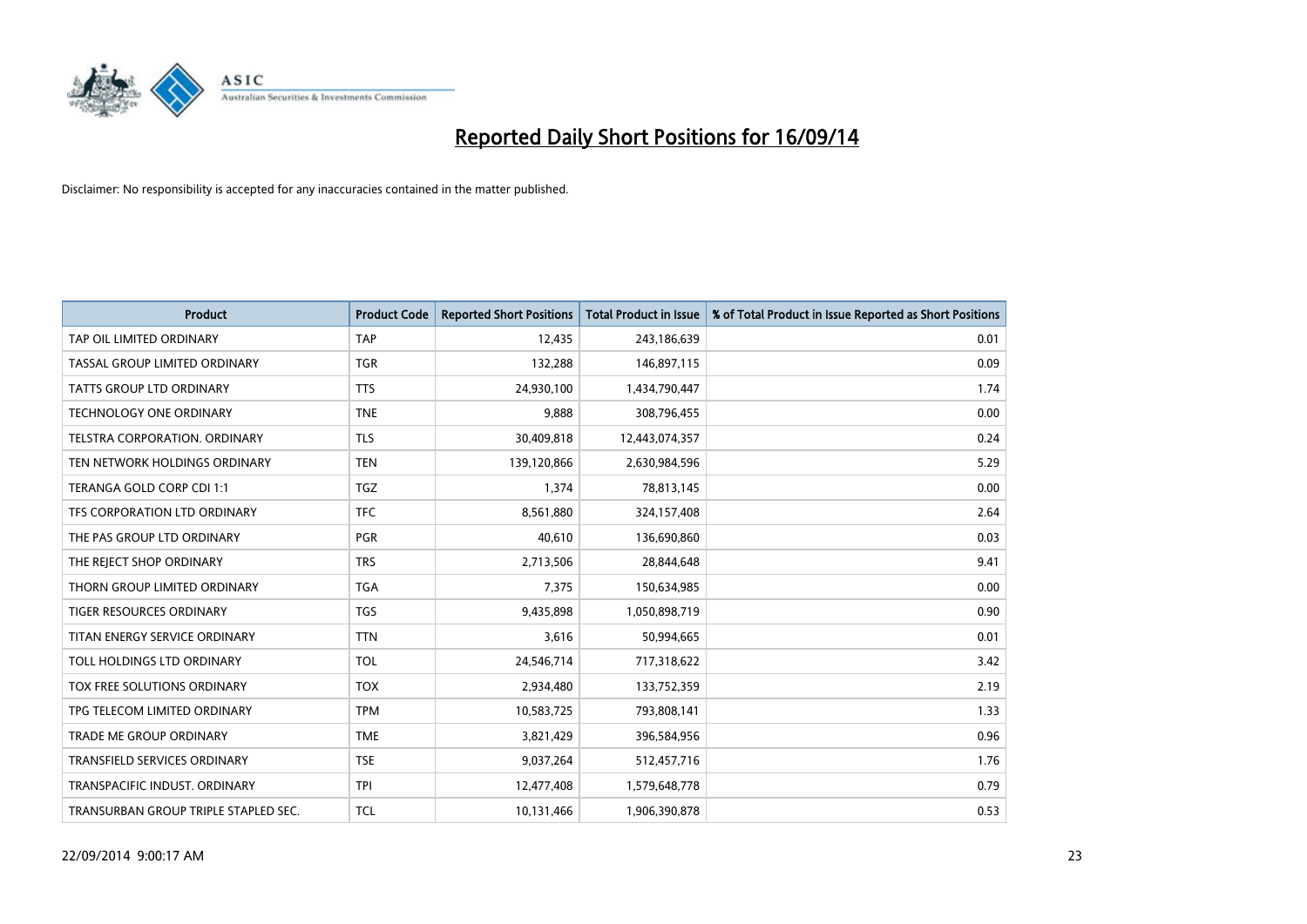

| <b>Product</b>                       | <b>Product Code</b> | <b>Reported Short Positions</b> | <b>Total Product in Issue</b> | % of Total Product in Issue Reported as Short Positions |
|--------------------------------------|---------------------|---------------------------------|-------------------------------|---------------------------------------------------------|
| <b>TREASURY GROUP ORDINARY</b>       | <b>TRG</b>          | 81,453                          | 23,697,498                    | 0.34                                                    |
| TREASURY WINE ESTATE ORDINARY        | <b>TWE</b>          | 6,445,219                       | 651,261,403                   | 0.99                                                    |
| TROY RESOURCES LTD ORDINARY          | <b>TRY</b>          | 1,919,346                       | 195,096,457                   | 0.98                                                    |
| <b>TZ LIMITED ORDINARY</b>           | <b>TZL</b>          | 5,378,454                       | 384,874,293                   | 1.40                                                    |
| UGL LIMITED ORDINARY                 | UGL                 | 10,445,067                      | 166,511,240                   | 6.27                                                    |
| UNILIFE CORPORATION CDI 6:1          | <b>UNS</b>          | 108,562                         | 268,559,046                   | 0.04                                                    |
| UXC LIMITED ORDINARY                 | <b>UXC</b>          | 3,460,479                       | 323,521,547                   | 1.07                                                    |
| <b>VEDA GROUP LTD ORDINARY</b>       | <b>VED</b>          | 13,292,355                      | 842,055,406                   | 1.58                                                    |
| <b>VILLAGE ROADSHOW LTD ORDINARY</b> | <b>VRL</b>          | 479,670                         | 159,509,459                   | 0.30                                                    |
| VIRGIN AUS HLDG LTD ORDINARY         | <b>VAH</b>          | 54,778,081                      | 3,514,825,734                 | 1.56                                                    |
| VIRTUS HEALTH LTD ORDINARY           | <b>VRT</b>          | 4,570,789                       | 79,722,678                    | 5.73                                                    |
| <b>VOCATION LTD ORDINARY</b>         | <b>VET</b>          | 14,459,464                      | 205,705,048                   | 7.03                                                    |
| <b>VOCUS COMMS LTD ORDINARY</b>      | <b>VOC</b>          | 299,018                         | 94,622,166                    | 0.32                                                    |
| WARRNAMBOOL CHEESE ORDINARY          | <b>WCB</b>          | 19                              | 56,098,797                    | 0.00                                                    |
| <b>WATPAC LIMITED ORDINARY</b>       | <b>WTP</b>          | 6,652                           | 186,489,922                   | 0.00                                                    |
| WEBJET LIMITED ORDINARY              | <b>WEB</b>          | 1,532,990                       | 79,397,959                    | 1.93                                                    |
| WESFARMERS LIMITED ORDINARY          | <b>WES</b>          | 3,936,619                       | 1,143,274,951                 | 0.34                                                    |
| WESTERN AREAS LTD ORDINARY           | <b>WSA</b>          | 16,602,906                      | 232,580,131                   | 7.14                                                    |
| WESTERN DESERT RES. ORDINARY         | <b>WDR</b>          | 2,490,070                       | 620,049,919                   | 0.40                                                    |
| WESTERN DESERT RES. RIGHTS 31-MAR-14 | <b>WDRR</b>         | 17,835                          | 120,009,662                   | 0.01                                                    |